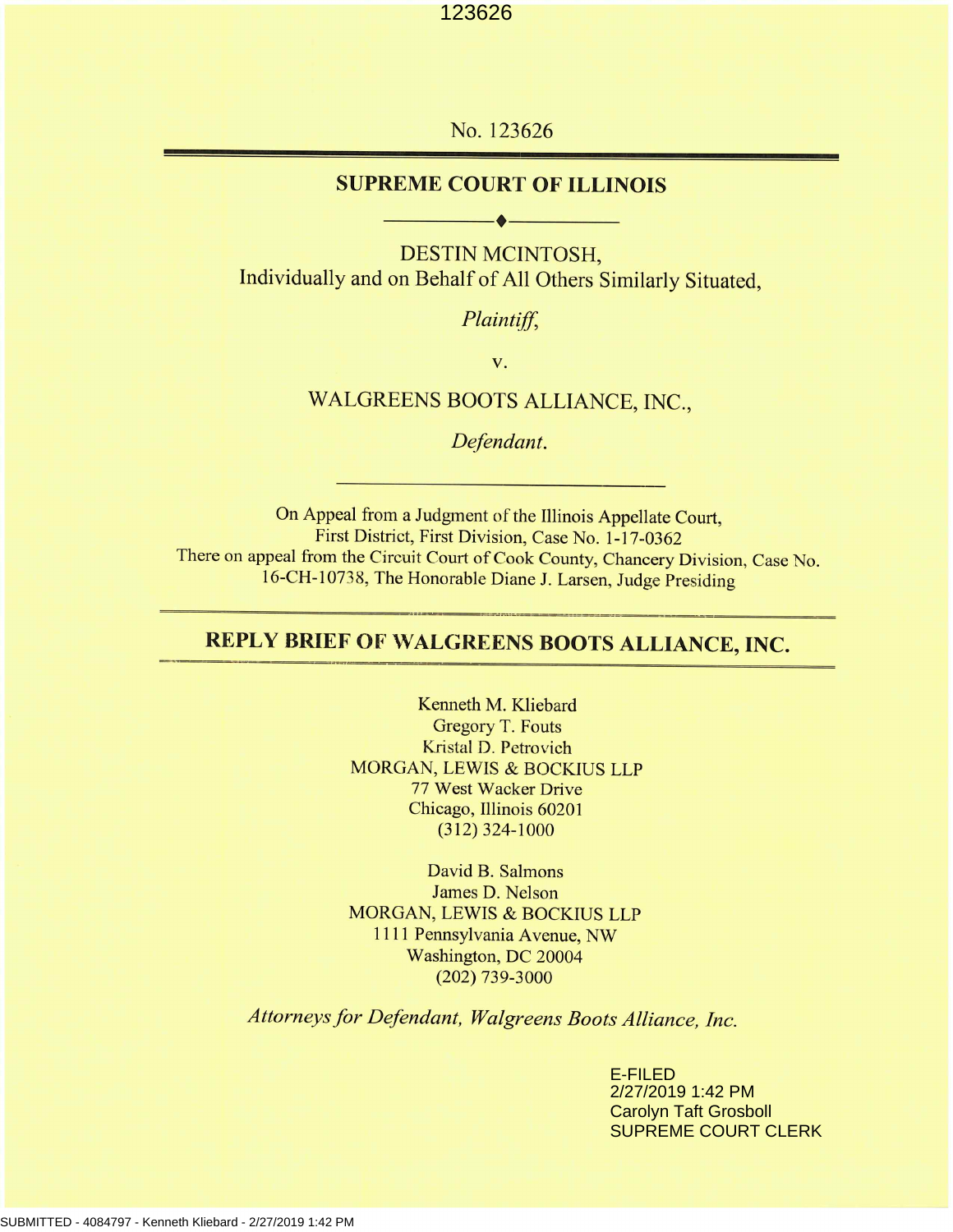### **POINTS AND AUTHORITIES**

| Page                                                                                                                                                   |
|--------------------------------------------------------------------------------------------------------------------------------------------------------|
|                                                                                                                                                        |
| McIntosh Confirms That The Appellate Court's Decision Vitiates The<br>I.<br><b>Voluntary Payment Doctrine For All Retailer Erroneous Collection Of</b> |
| Yates v. Royal Ins. Co.,                                                                                                                               |
| Smith v. Prime Cable of Chi.,                                                                                                                          |
| Harris v. ChartOne,                                                                                                                                    |
| Vine St. Clinic v. HealthLink, Inc.,                                                                                                                   |
| Bartolotta v. Dunkin' Brands Grp., Inc.,                                                                                                               |
| A.<br>This Court's Well-Settled Case Law Applying The Voluntary                                                                                        |
| Vine St. Clinic v. HealthLink, Inc.,                                                                                                                   |
| King v. First Capital Fin. Servs. Corp.,                                                                                                               |
| Yates v. Royal Ins. Co.,                                                                                                                               |
| Hagerty v. Gen. Motors Corp.,                                                                                                                          |
| Peoples Store of Roseland v. McKibbin,                                                                                                                 |
| Freund v. Avis Rent-A-Car Sys., Inc.,                                                                                                                  |
| Lusinski v. Dominick's Finer Foods,                                                                                                                    |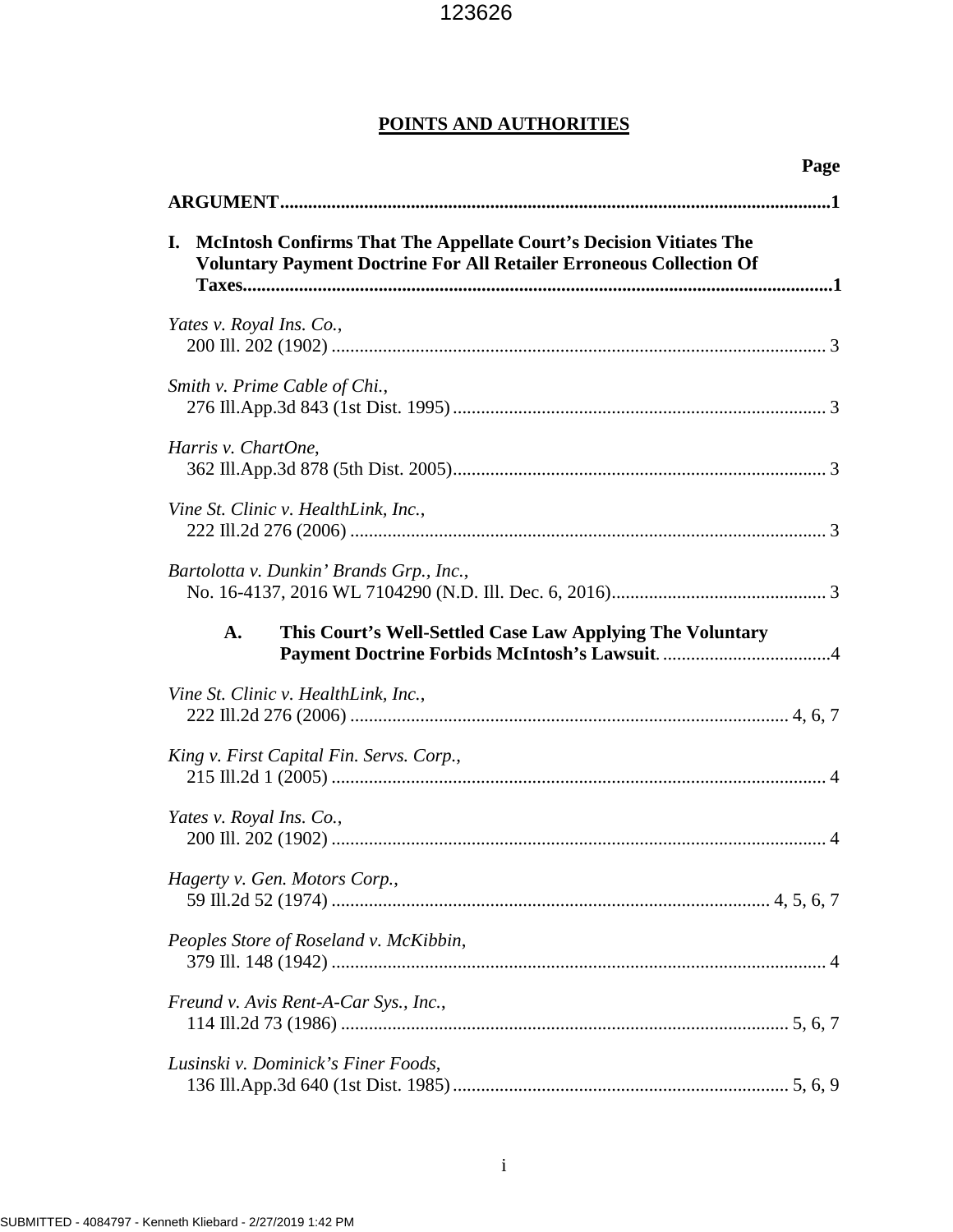# **POINTS AND AUTHORITIES**

# (continued)

| Isberian v. Vill. of Gurnee,                                              |  |
|---------------------------------------------------------------------------|--|
| Adam v. Jewel Cos.,                                                       |  |
| Tudor v. Jewel Food Stores, Inc.,                                         |  |
| Harris v. ChartOne,                                                       |  |
| <b>B.</b><br><b>McIntosh Is Wrong That All CFA Claims Are Exempt From</b> |  |
| Jenkins v. Concorde Acceptance Corp.,                                     |  |
| Harris v. ChartOne,                                                       |  |
| Dreyfus v. Ameritech Mobile Commc'ns, Inc.,                               |  |
| Ramirez v. Smart Corp.,                                                   |  |
| Nava v. Sears Roebuck & Co.,                                              |  |
| Flournoy v. Ameritech,                                                    |  |
| The Fraud Exception Only Applies Where The Complaint<br>C.                |  |
| Harris v. ChartOne,                                                       |  |
| Bartolotta v. Dunkin' Brands Grp., Inc.,                                  |  |
| Pavlik v. Kornhaber,                                                      |  |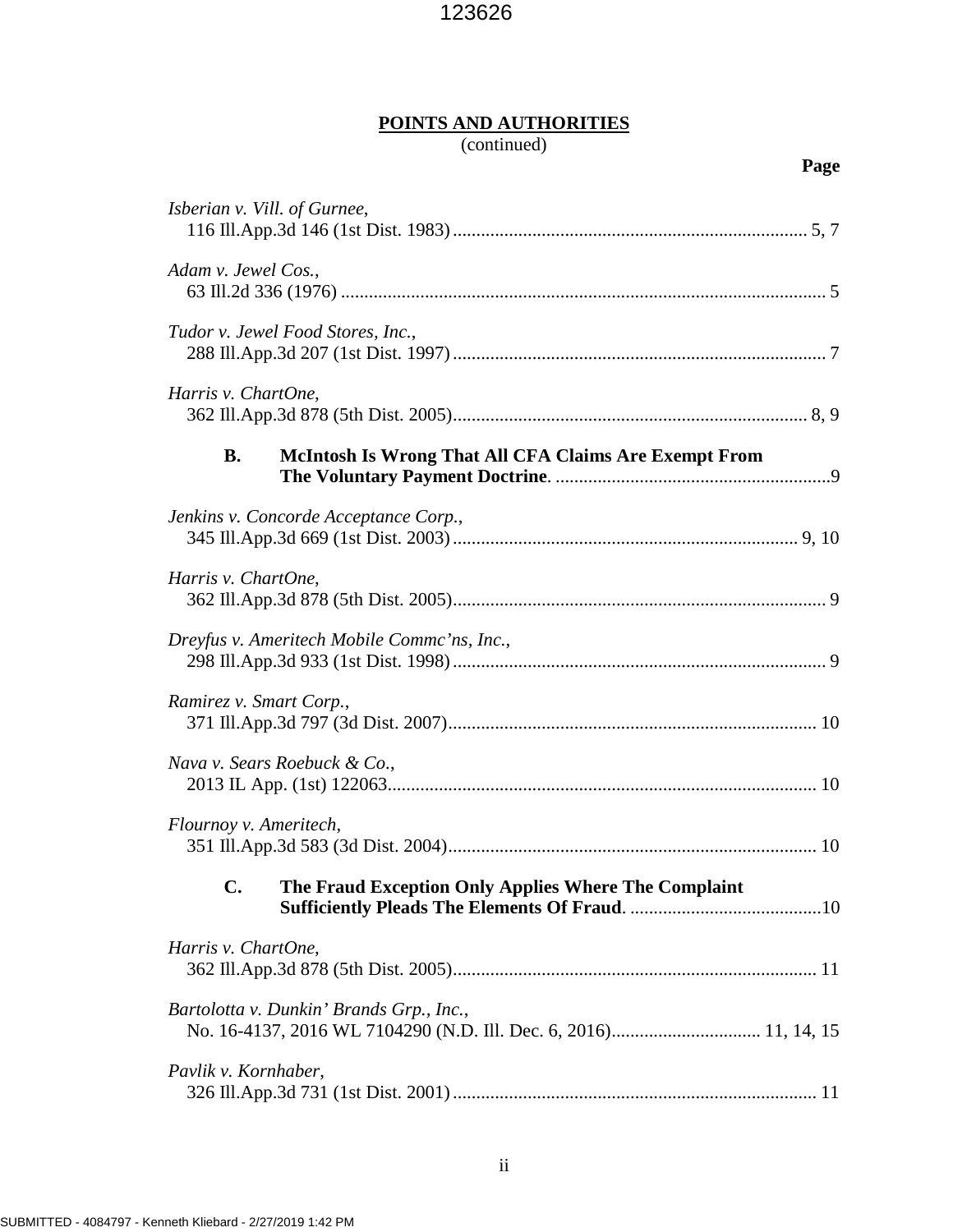# **POINTS AND AUTHORITIES**

# (continued)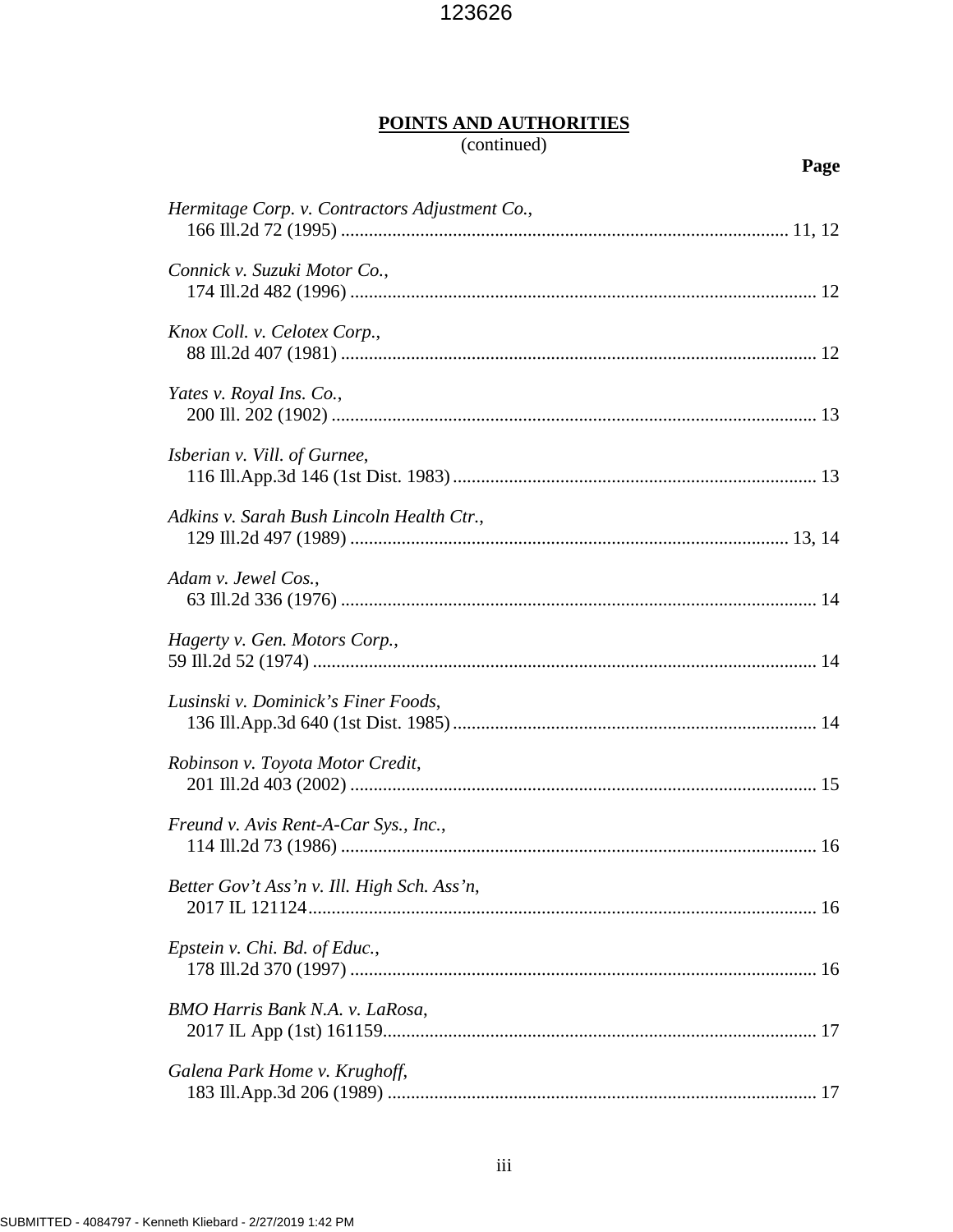# **POINTS AND AUTHORITIES**

# (continued)

| People v. Pinkonsly,                                             |    |
|------------------------------------------------------------------|----|
| People v. Coyne,                                                 |    |
| Church Yard Commons Ltd. v. Podmajersky, Inc.,                   |    |
| II. McIntosh's Position Undermines Essential Public Policies. 17 |    |
| <i>Isberian v. Vill. of Gurnee,</i>                              |    |
| Cripe v. Leiter,                                                 | 20 |
|                                                                  | 20 |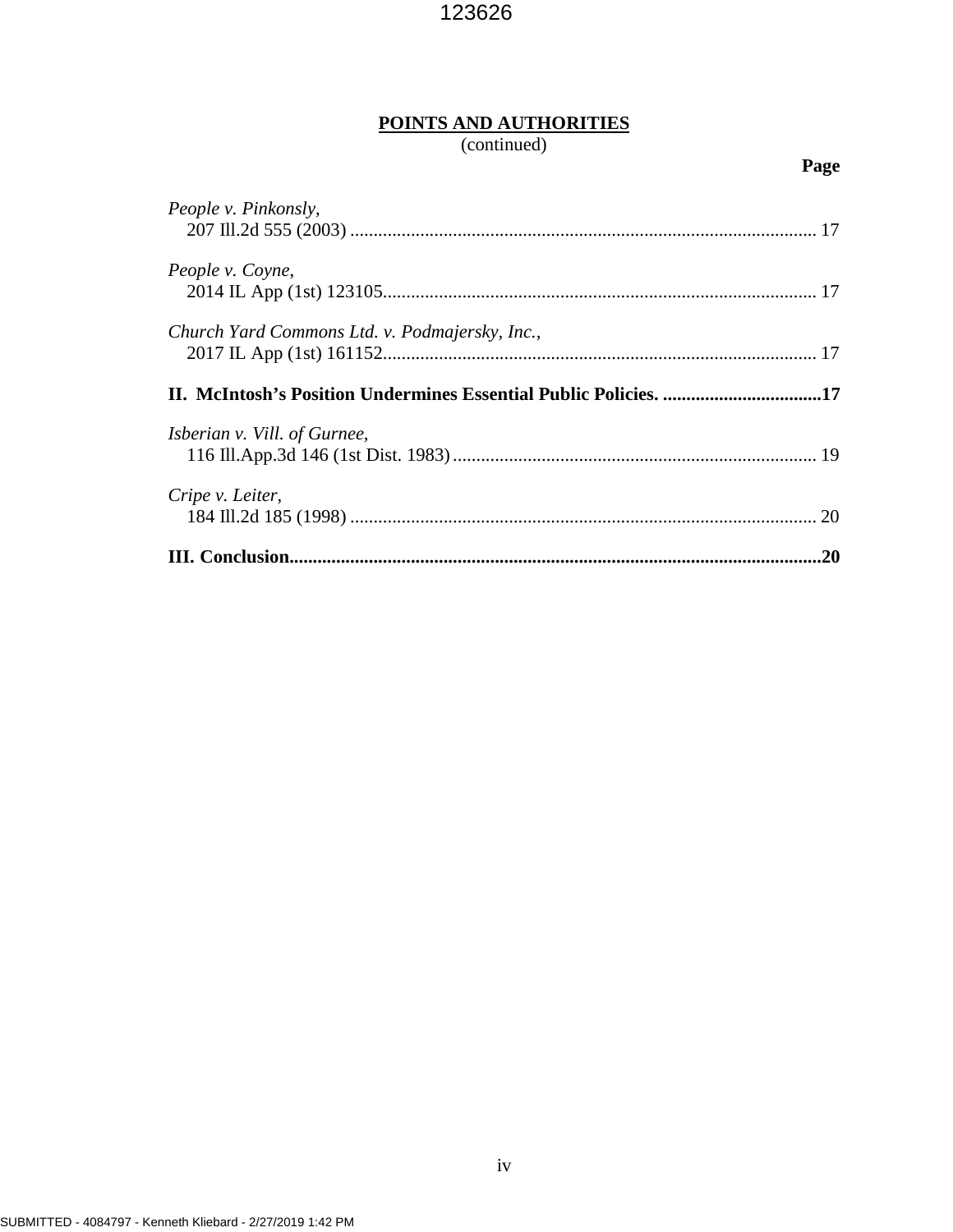Following the Appellate Court's logic would lead to the evisceration of the voluntary payment doctrine in all cases where a retailer is accused of erroneously collecting taxes from customers, even where the retailer disclosed the tax on the receipt, remitted the tax to the taxing authority, and charged the tax as the result of a mistake. If the retailer's act of disclosing and charging a tax is enough to invoke the fraud exception—as the Appellate Court held—then the voluntary payment doctrine will *never* apply to erroneous tax charges. This Court should reject that holding, which results in *per se* class liability under the Consumer Fraud Act for retailers attempting to comply with complex and changing federal, state, and local tax requirements.

McIntosh's response brief confirms this conclusion. McIntosh embraces the idea that the mere collection of a tax is enough to defeat the voluntary payment doctrine, so long as the plaintiff applies the label of "fraud" to that charge in his or her complaint. That is because, according to McIntosh, courts should always presume that a retailer *knew* the tax was not owed, *represented* that it was legally required, and had deceptive *intent*, all based on the sole fact of the tax charge. *See* McIntosh Br. 20 n.9, 21–22 (claiming retailers should *always* be liable for erroneous taxes). But this removal of the voluntary payment doctrine from all erroneous tax-collection cases is intolerable because it violates this Court's longstanding case law, *see* Walgreens Br. 11–28, and will lead to serious public harms, *see id.* at 28–35. The Appellate Court should be reversed.

#### **ARGUMENT**

### **I. McIntosh Confirms That The Appellate Court's Decision Vitiates The Voluntary Payment Doctrine For All Retailer Erroneous Collection Of Taxes.**

As Walgreens explained (at 24–25), the Appellate Court's refusal to apply the voluntary payment doctrine in this case will gut the doctrine in all cases where the plaintiff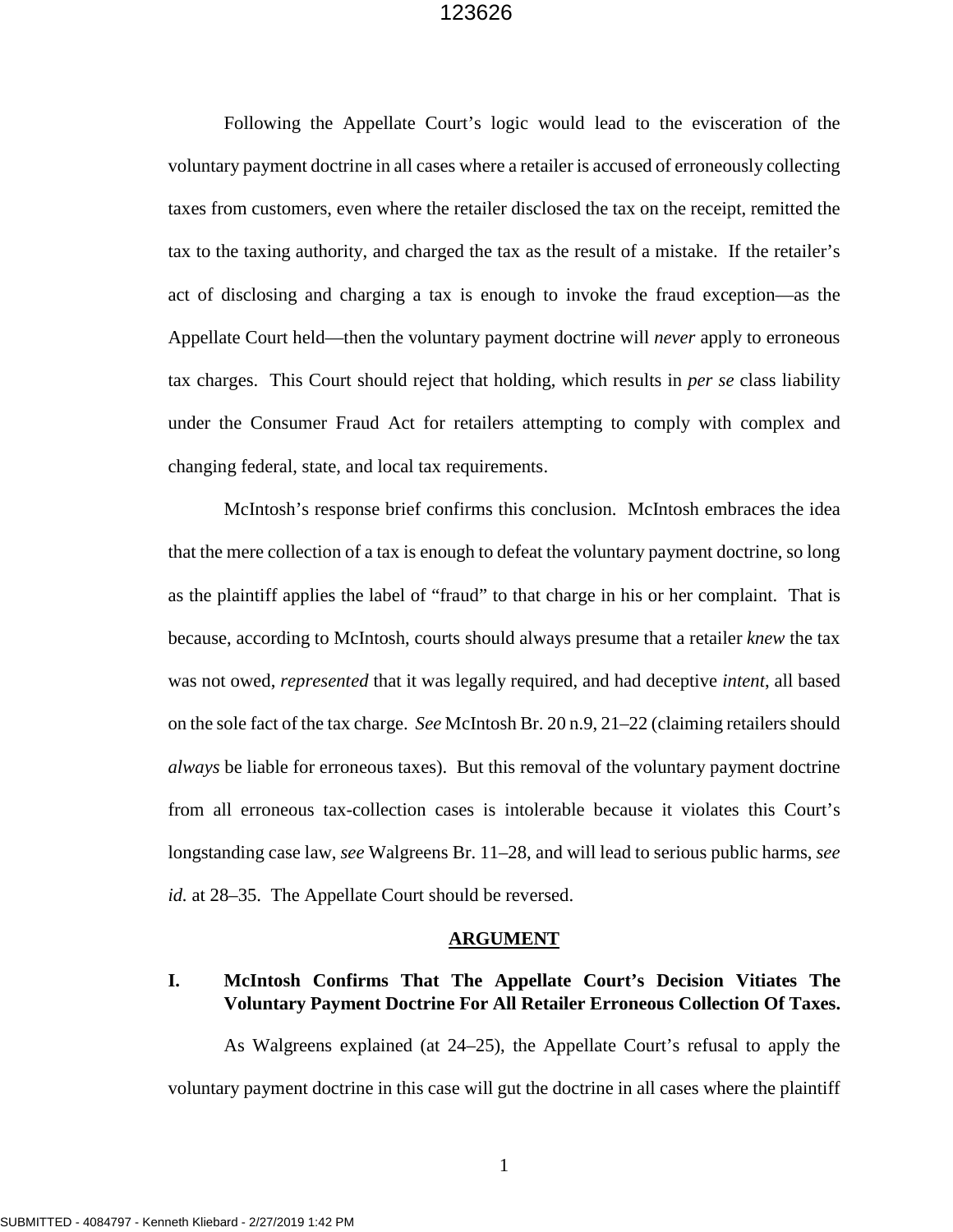alleges a tax has been wrongfully applied. McIntosh embraces this very result in his response brief. In arguing that his claims meet the fraud exception to the voluntary payment doctrine, McIntosh—like the Appellate Court (at A-11–12, ¶ 20)—claims that "Walgreens, *by its conduct of charging and collecting the tax*, represented the tax was due and could be lawfully collected." McIntosh Br. 18 (emphasis in original); *id.* at 20 ("charging and collecting" the tax necessarily means Walgreens was "represent[ing] it can lawfully" do so). And, McIntosh argues, Walgreens' deceptive intent also can be inferred based solely on Walgreens' collection of the bottled water tax. *Id.* at 21 (arguing deceptive intent can be inferred because "Walgreens charged Plaintiff," "assessed and calculated taxes," and "collected that price[.]"). Any fraud or deception in this case, then, can only be *inferred* from the collection of the tax itself. *Id.* at 20. But such a rule would mean that *all* erroneous tax charges (even if they were charged mistakenly in good faith while applying an ambiguous statute, or even if the tax is disclosed and remitted) qualify as "fraud" and are exempt from the voluntary payment doctrine. *See id.* at 21–22.

Given the degree to which he urges the evisceration of the voluntary payment doctrine, McIntosh does surprisingly little to justify his approach. Indeed, the only basis he cites for his approach is his subjective view of "commercial reality"—namely, that consumers should *never* be held responsible for knowing what tax rates apply to the goods they purchase in "point of sale transactions" because they "have no realistic opportunity to … research the demand for payment." *Id.* at 18, 20 n.9; *see id.* at 21 ("Walgreens, and indeed *all retailers*, charge taxes to consumers, with the reasonable assumption by the consumer that the retailer, by charging the tax, has correctly calculated the tax and it is due on the item being purchased." (emphasis added)). Not only is this argument for *per se*

2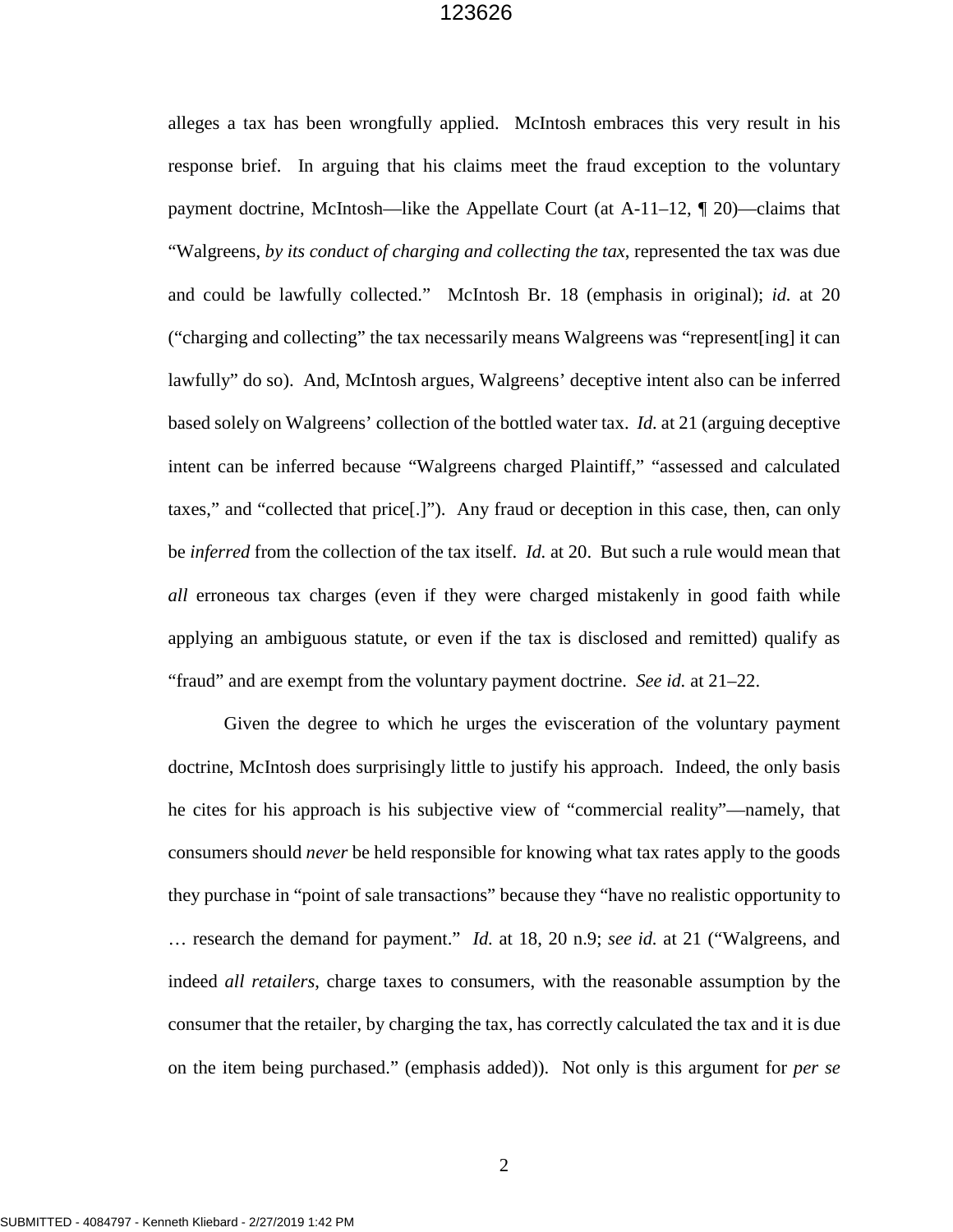retailer liability not supported by case law (indeed, McIntosh cites no authority for his argument on the fraud exception (at 20–25)), but his policy-based arguments run headlong into the purpose of the voluntary payment doctrine: to require everyone to "know the law," in order that all parties may "treat with each other on equal terms" with respect to knowledge of the law. *Yates v. Royal Ins. Co.*, 200 Ill. 202, 206–07 (1902); *Smith v. Prime Cable of Chi.*, 276 Ill.App.3d 843, 848 (1st Dist. 1995). To effectuate this policy, this state has long required that a buyer who "would resist an unjust demand" must protest at the time of the payment, if at all. *Harris v. ChartOne*, 362 Ill.App.3d 878, 881 (5th Dist. 2005).

By the end of his brief, McIntosh gives up all pretense that his argument is based on this Court's voluntary payment doctrine precedents, "frankly" admitting (at 24–25) his objective to rid Illinois law of the "antiquated voluntary payment doctrine" altogether. The "antiquated" pejorative is another way of saying "well-established" and "longstanding," which are just the types of common law doctrines that courts are hesitant to overturn, given they have stood the test of time and engendered reliance interests—both from the legislature and economy. Moreover, we would hardly call "antiquated" a doctrine this Court has embraced as recently as 2006, *Vine St. Clinic v. HealthLink, Inc.*, 222 Ill.2d 276, 298 (2006), and courts have recognized as controlling law in 2016, *Bartolotta v. Dunkin' Brands Grp., Inc.*, No. 16-4137, 2016 WL 7104290, at \*9 (N.D. Ill. Dec. 6, 2016).

And, of course, any suggestion this Court should abandon the voluntary payment doctrine has been waived at this point, and McIntosh's citation to a single law review article (at 25) cannot trump this Court's overwhelming case law applying the doctrine. And any suggestion that this Court could affirm the decision below without undermining the "continuation of the doctrine" (at 24) is a ruse. As McIntosh's own arguments establish,

3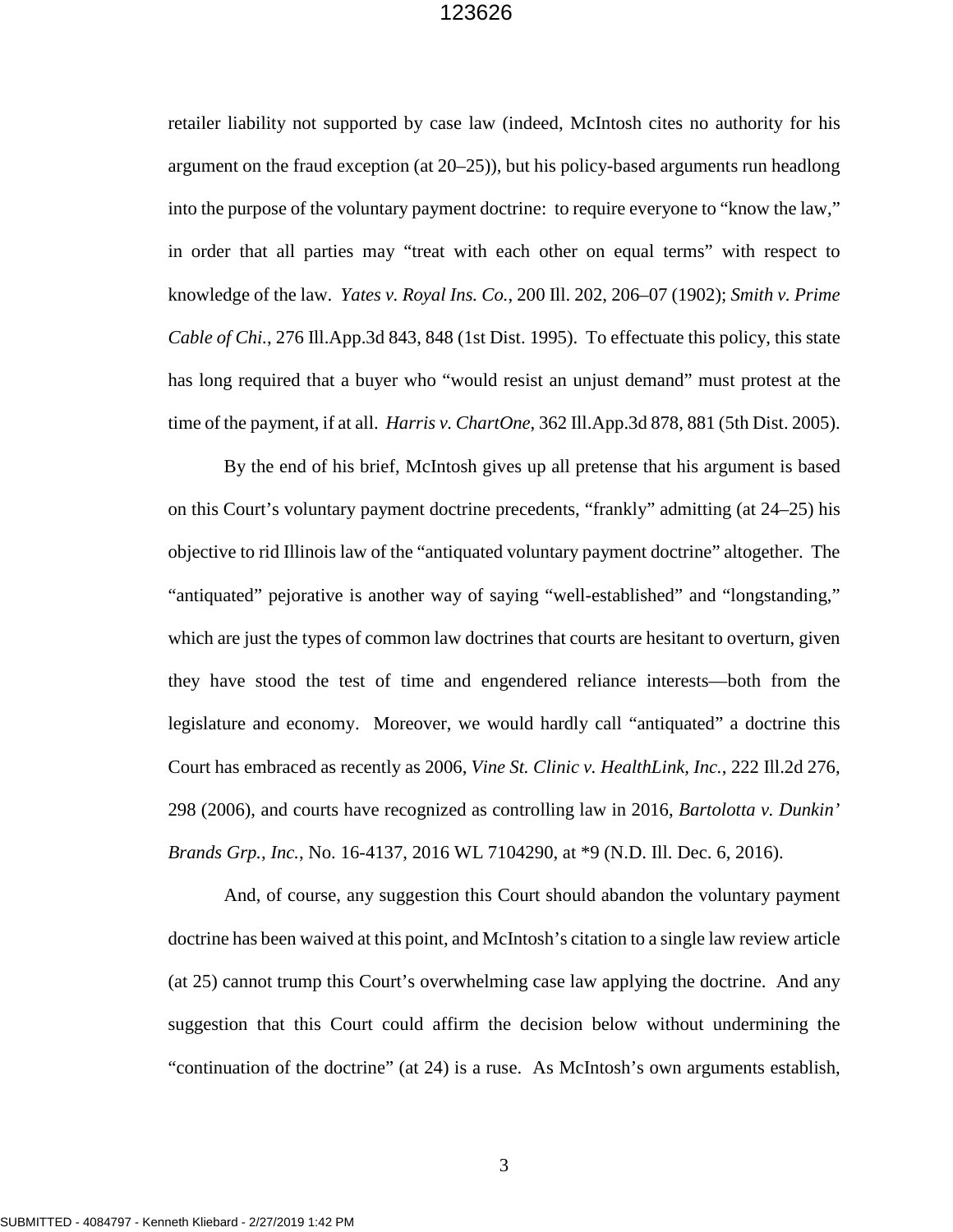affirming the Appellate Court would gut the doctrine in all retailer tax-collection cases. Such a result would require overturning decades of precedent applying the doctrine to cases just like this one, and it would undermine the important public interests served by the doctrine, including an efficient system of tax collection, the equitable allocation of responsibility for knowing the law, and the provision of accurate information to consumers concerning the withholding of retail taxes. McIntosh's attempts to distinguish this Court's cases and to ignore the consequences of the Appellate Court's holding should be rejected.

#### **A. This Court's Well-Settled Case Law Applying The Voluntary Payment Doctrine Forbids McIntosh's Lawsuit.**

As Walgreens explained (at 11–16, 26–28), this case presents a textbook example for application of the voluntary payment doctrine. That universally recognized doctrine in Illinois provides that "money voluntarily paid under a claim of right to the payment, and with knowledge of the facts by the person making the payment, cannot be recovered by the payor solely because the claim was illegal." *Vine St. Clinic*, 222 Ill.2d at 298; *King v. First Capital Fin. Servs. Corp.*, 215 Ill.2d 1, 27–28 (2005). The rule applies when the payor is unaware of the relevant law relieving him of any obligation to make the demanded payment. *Yates*, 200 Ill. at 206 ("ignorance of the law" does not justify clawing back a voluntary "payment which the law would not compel [the payor] to make"). If it were otherwise, a plaintiff could overcome the doctrine merely by pleading ignorance, just as McIntosh attempts to do here.

As Walgreens further explained (at 3, 11), the doctrine applies on its plain terms (and under this Court's precedent) in the tax-collection context. *See, e.g.*, *Hagerty v. Gen. Motors Corp.*, 59 Ill.2d 52, 59 (1974) ("taxes paid voluntarily, though erroneously, cannot be recovered"); *Peoples Store of Roseland v. McKibbin*, 379 Ill. 148, 152 (1942) (it is "well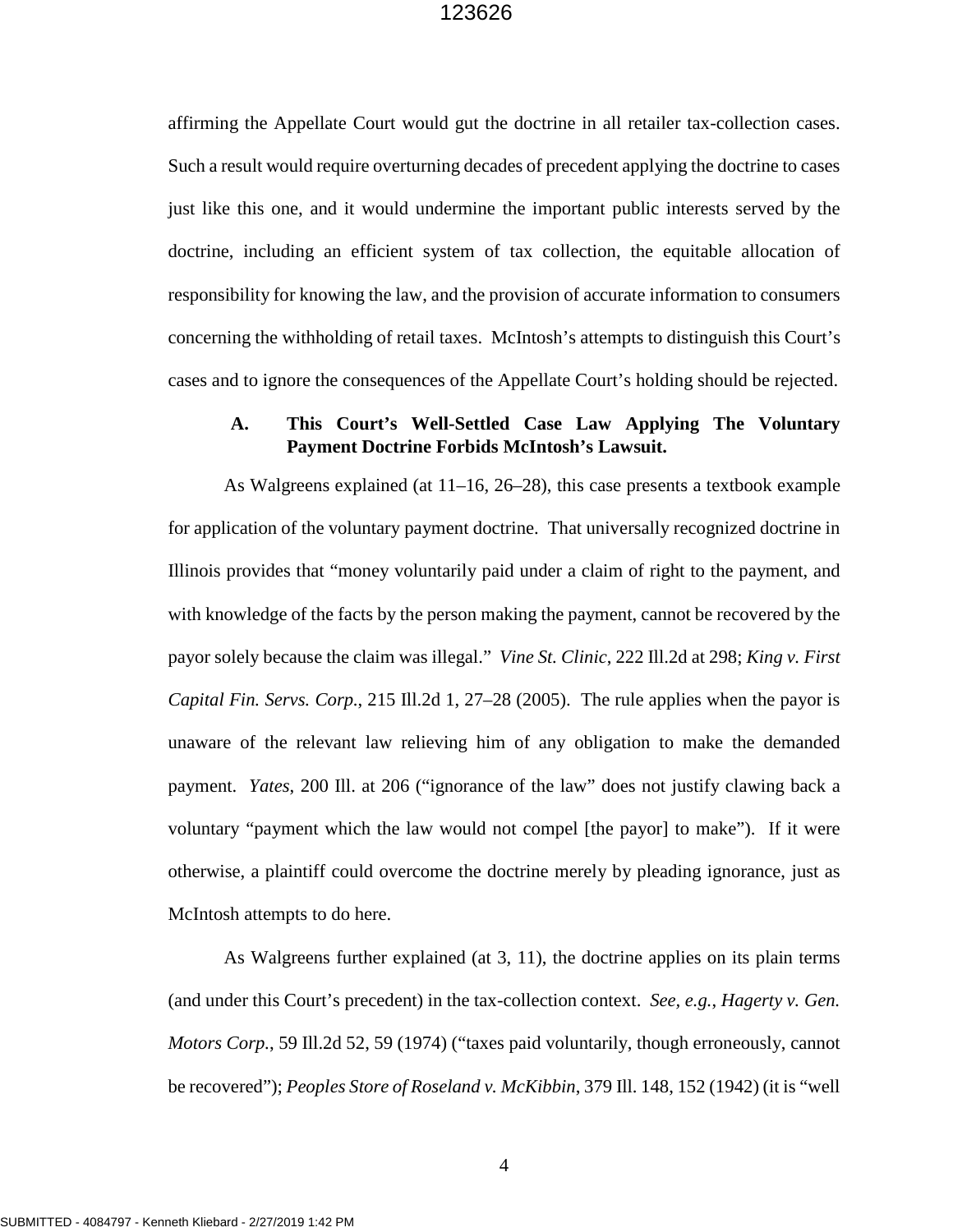settled" that voluntarily paid taxes can't "be recovered no matter" that the taxes were not owed). The doctrine has been found particularly apt where, as here, a store discloses the tax on its receipt and where the store remits the collected tax to the government. *See, e.g.*, *Freund v. Avis Rent-A-Car Sys., Inc.*, 114 Ill.2d 73, 82–83 (1986) (rental car agency listed the tax on the invoice and remitted it to the state); *Lusinski v. Dominick's Finer Foods*, 136 Ill.App.3d 640, 644–45 (1st Dist. 1985) (food store listed tax on receipt and remitted to state); *Isberian v. Vill. of Gurnee*, 116 Ill.App.3d 146, 151 (1st Dist. 1983) (tax separately listed on admission ticket provided full knowledge of facts); *Adam v. Jewel Cos.*, 63 Ill.2d 336, 343–44 (1976) (erroneous but voluntary payment of "excessive tax" was "remitted to the State"); *Hagerty*, 59 Ill.2d at 59 (tax remitted to state). Far from an act of fraud, disclosing the tax on the receipt makes sure the buyer has all the relevant facts so there is no deception about the nature or amount of the charge. And remitting to the taxing authority indicates no intent to deceive, since there is no benefit to the retailer.

McIntosh's attempts to distinguish these cases are unavailing. Indeed, all of McIntosh's attempted distinctions avoid the *actual doctrine* announced by these cases: that the voluntary payment doctrine applies to payments made voluntarily, under a claim of right, and with full knowledge of the facts. On its plain terms, the doctrine applies to taxcollection cases where the consumer has all the information and fails to object at the time of the payment. And the cases hold that *disclosing the tax on the receipt*, as Walgreens indisputably did here, is enough to make the customer aware of the relevant facts. Walgreens Br. 13. In response, McIntosh flippantly states (at 19) that listing a charge "on a piece of paper" is insufficient to invoke the voluntary payment doctrine. But, as these cases make clear, such disclosures by retailers are in fact a basis for applying the doctrine.

5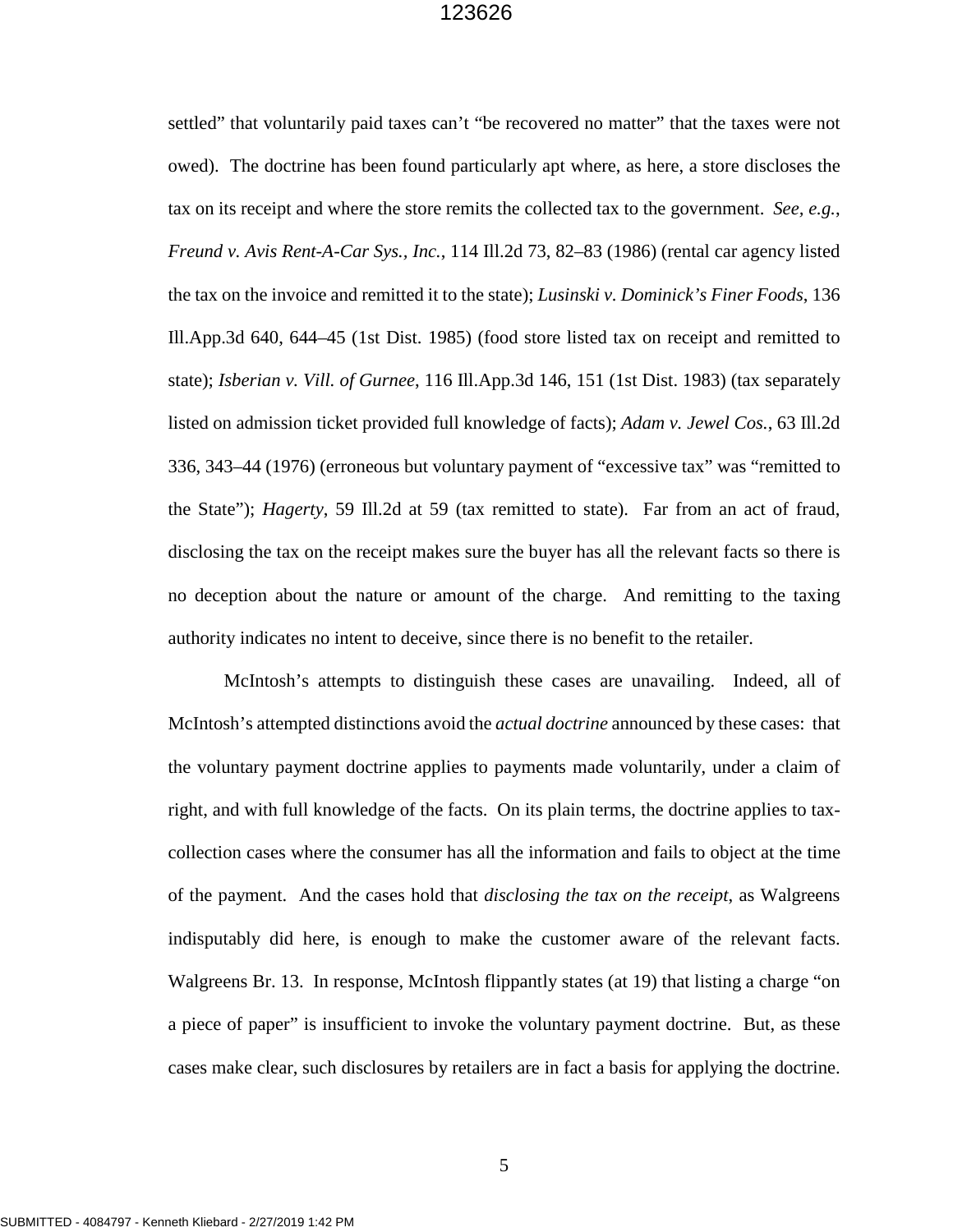Those same disclosures cannot rationally also be a basis for alleging deception, as McIntosh does. And punishing retailers for providing customers with accurate information concerning the collection of taxes undermines important public policies and will lead to perverse incentives. McIntosh's attempted distinctions should be rejected.

First, McIntosh tries to distinguish *Lusinski*, which held that the voluntary payment doctrine barred a buyer's suit to recover an erroneously charged tax. 136 Ill.App.3d at 643–44. McIntosh seizes (at 8–9) on the irrelevant factual distinctions that the tax in *Lusinski* was made erroneous by an Illinois Supreme Court decision, and the Protest Fund Act was the appropriate mechanism for the tax refund charge. But he cannot escape the Court's reasoning that applies directly to this case: an *erroneous* tax (mistakenly charged by a retailer) cannot be recovered under the voluntary payment doctrine when the tax was *disclosed on the receipt*, and thus provided "sufficient information for plaintiff to protest imposition of the tax," and *remitted to the taxing authority*. *See id.* McIntosh's only other argument (at 9) is that the plaintiff in *Lusinski* did not describe the store's actions as "fraud" in that case, whereas McIntosh has applied the label of fraud to Walgreens' identical actions in this case. But as explained below, merely styling the same factual allegations to which courts have applied the voluntary payment doctrine as "fraud" cannot exempt this case from the doctrine. *See infra* at 8–9, 10–12.

Second, McIntosh attempts to distinguish *Vine St. Clinic*, *Fruend*, and *Hagerty* with one sentence each, but his attempts to sweep aside these cases are unsuccessful because he ignores those cases' legal rules. *See* McIntosh Br. 9–10. McIntosh says *Vine St. Clinic* involved physicians attempting to recover fees they shared with administrators since the fees were illegal. *See id.* That the case involved fees and not taxes does not diminish this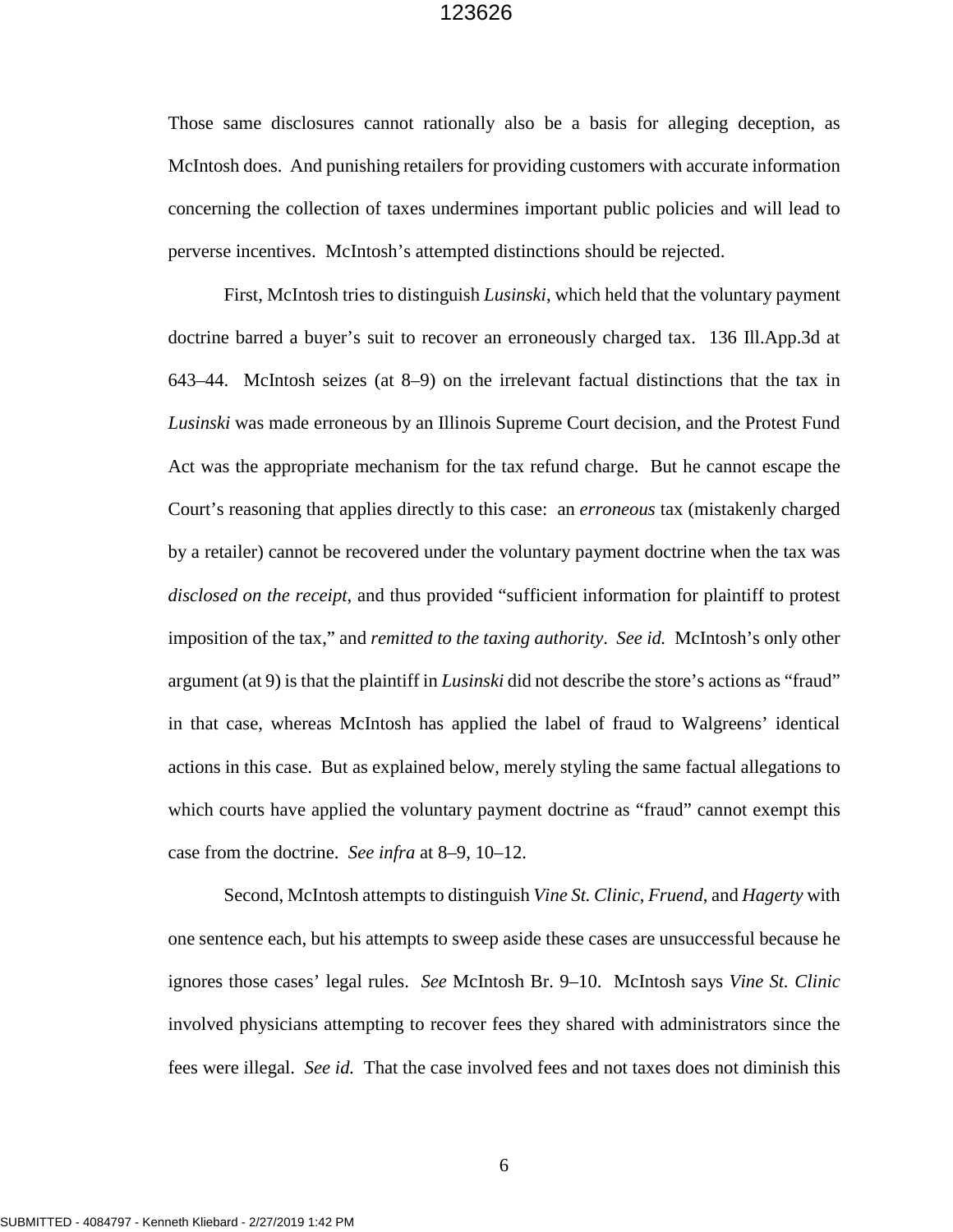Court's clear statement that the voluntary payment doctrine applies to *all* payments made under a claim of right with full knowledge of the facts, just like this case. *See Vine St. Clinic*, 222 Ill.2d at 298. Similarly, McIntosh asserts (at 9, 19) that the plaintiffs in *Freund* challenged the way "the tax was calculated (which was fully disclosed), not the authority to charge the tax." But that provides no basis for a distinction. *Freund* involved a store charging a tax (disclosed on the invoice) that was not owed, and customers paying the tax without protest. 114 Ill.2d at 82–84. And this Court held the voluntary payment doctrine applies in such situations. It is curious that McIntosh highlights (at 9) that the erroneous tax charge was "fully disclosed" on the forms in *Freund*, given the same thing happened in this case: the tax was fully disclosed on the receipt. The customers in both cases had full knowledge of the facts. Finally, in one sentence (at 9–10), McIntosh dismisses *Hagerty* because it involved incorrectly charging the state use tax rather than the sales tax. But that, too, is a distinction without a difference.

Third, McIntosh claims (at 19) *Isberian* is inapplicable because the tax was illegal as unconstitutional, as opposed to inapplicable to the relevant purchase. But the reason for the illegality does not matter to the voluntary payment doctrine. As *Isberian* explained, no "other evidence" besides listing the tax separately on the admission ticket "should have been required" to apply the doctrine given the purchaser's full knowledge of the facts. 116 Ill.App.3d at 151. Similarly, McIntosh claims (at 19–20) *Tudor v. Jewel Food Stores, Inc.* does not apply by focusing on the store's money-back guarantee. But the *Tudor* court also explained that "the issuance of the receipt … indicates defendant did not intend that plaintiff rely on an incorrectly scanned price," thus dooming the plaintiff's CFA claim. 288 Ill.App.3d 207, 210 (1st Dist. 1997). So too here—the receipt listing the tax indicates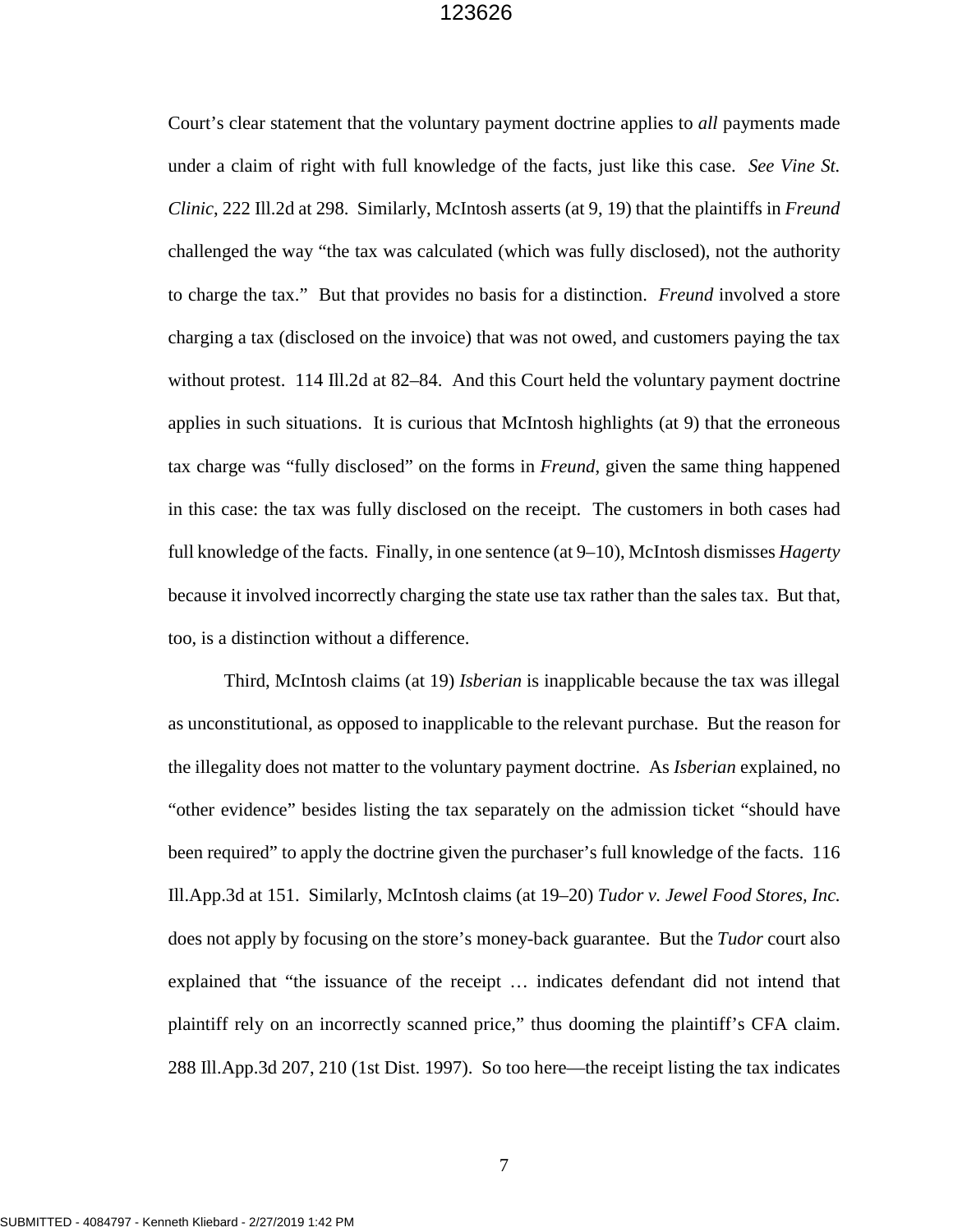that Walgreens "did not intend" McIntosh to rely on Walgreens' charge without having all the information to challenge it. *See id.*

Fourth, McIntosh attempts (at 19) to distinguish *Harris* by stating the plaintiff there "did not allege that he discovered information after his purchase that demonstrated the tax at issue was false;" but that misrepresents the case. *Harris* held that all of the relevant charges were listed on the plaintiffs' invoices, so the plaintiffs knew all the relevant facts. Because the plaintiffs "had enough information to determine whether there was a basis to protest," their allegation of fraud was rejected and the voluntary payment doctrine applied. *Harris*, 362 Ill.App.3d at 882. Here too, McIntosh knew that he was charged the bottled water tax, so he could determine at the time whether there was a basis to protest, whether or not he actually learned the applicable law after his payments. Thus, under governing case law, Walgreens' disclosure of the bottled water tax on the receipt is far from irrelevant; it is essential to application of the voluntary payment doctrine. As such, it is McIntosh (not Walgreens) who "miss[es] the forest" for the trees. *See* McIntosh Br. 18–19 (focusing on irrelevant factual distinctions over legal rules governing tax-collection cases).

Lastly, McIntosh masks the conflict between his position and settled case law by claiming that the plaintiffs in the above cases did not allege "fraud or deceptive conduct," as he has done here. McIntosh Br. 9, 19. So, he argues, this case is different, and falls under the "fraud exception" to the voluntary payment doctrine, merely because McIntosh used the word fraud in his Complaint. But McIntosh supports his allegation of fraud by stating that *anytime* a retailer erroneously charges taxes, that qualifies as fraud since courts should infer both a misrepresentation (at 18, 20) and deceptive intent (at 21) from the mere fact of the charge. That would mean that all mistakenly collected taxes qualify for the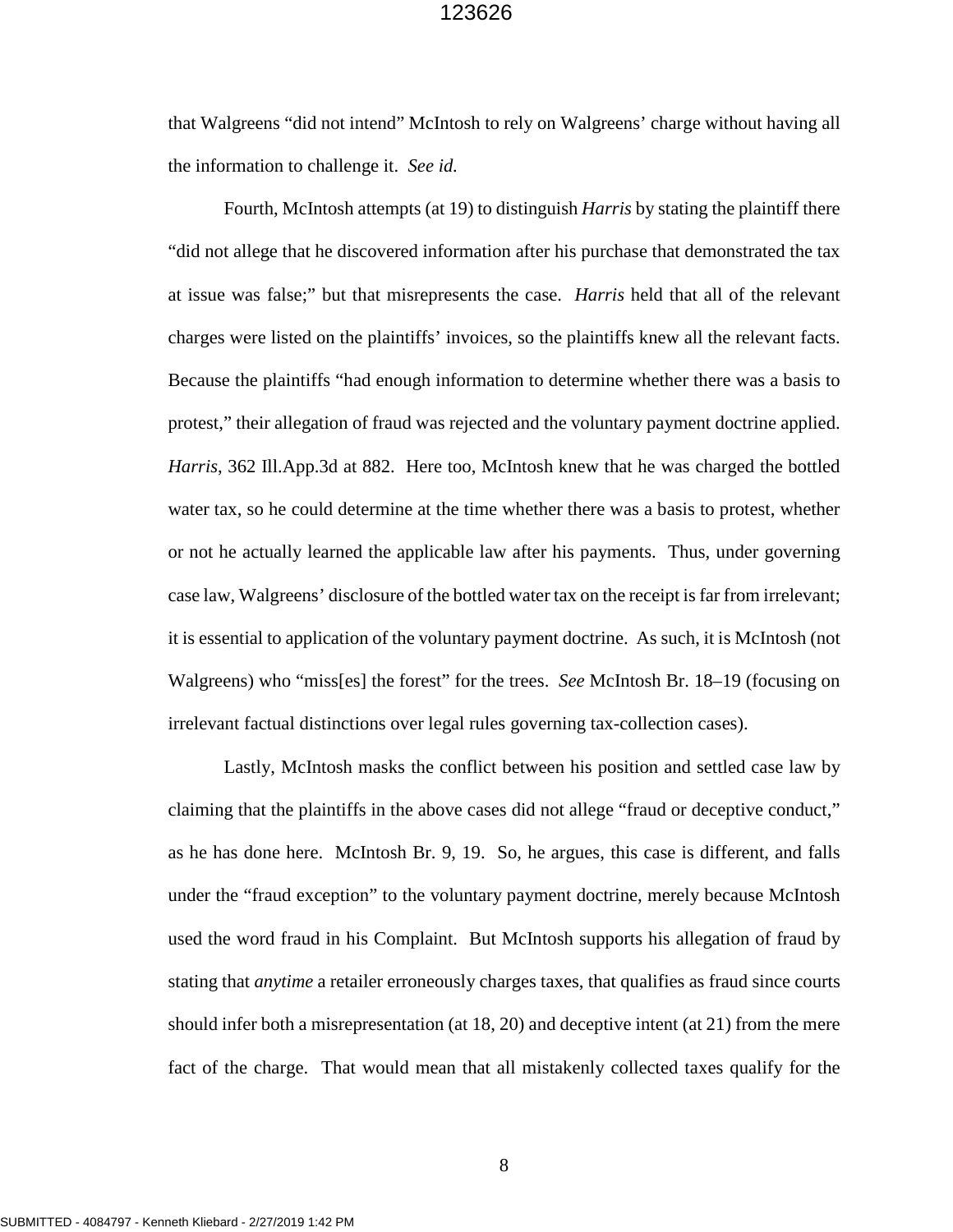fraud "exception" to the voluntary payment doctrine, and the doctrine could never apply.

But as Walgreens explained (at 10–16), that result is flatly inconsistent with these cases that applied the voluntary payment doctrine to bar the lawsuits in materially identical situations—*e.g.*, where the retailer erroneously collected taxes after listing the tax on the receipt, *Lusinski*, 136 Ill.App.3d at 644. Merely styling the *same claim* for recovery of erroneously charged taxes as "fraud" does not and should not transform these results. *See Harris*, 362 Ill.App.3d at 882–83 (applying voluntary payment doctrine even where plaintiffs alleged "fraud" because plaintiffs not realizing "they were being overcharged" does *not* mean the fraud exception applies). McIntosh's attempted distinction between "tax refund" cases and "fraud" cases to recover taxes (at 10 n.4) thus should be rejected.

#### **B. McIntosh Is Wrong That All CFA Claims Are Exempt From The Voluntary Payment Doctrine.**

Undeterred by the overwhelming weight of the case law, McIntosh renews his argument (properly rejected by the Appellate Court,  $A-6$ ,  $\P$  11) that by bringing his claim under the CFA, the voluntary payment doctrine cannot apply. McIntosh Br. 10  $\&$  n.4 (the "doctrine cannot apply to ICFA claims"); *id.* at 7, 12. As Walgreens explained (at 17–18), however, the doctrine applies to CFA claims unless they fit into one of its traditional exceptions. CFA claims are not "categorically exempt from the voluntary payment doctrine." A-6, ¶ 11; *see Jenkins v. Concorde Acceptance Corp.*, 345 Ill.App.3d 669, 676 (1st Dist. 2003) (holding CFA claims are not categorically exempt); *Harris*, 362 Ill.App.3d at 879, 882 (applying doctrine to CFA); *Dreyfus v. Ameritech Mobile Commc'ns, Inc.*, 298 Ill.App.3d 933, 939–40 (1st Dist. 1998) (same).

McIntosh does not cite or discuss *Jenkins*, which held that exempting all CFA claims from the voluntary payment doctrine "would abrogate" the doctrine, since it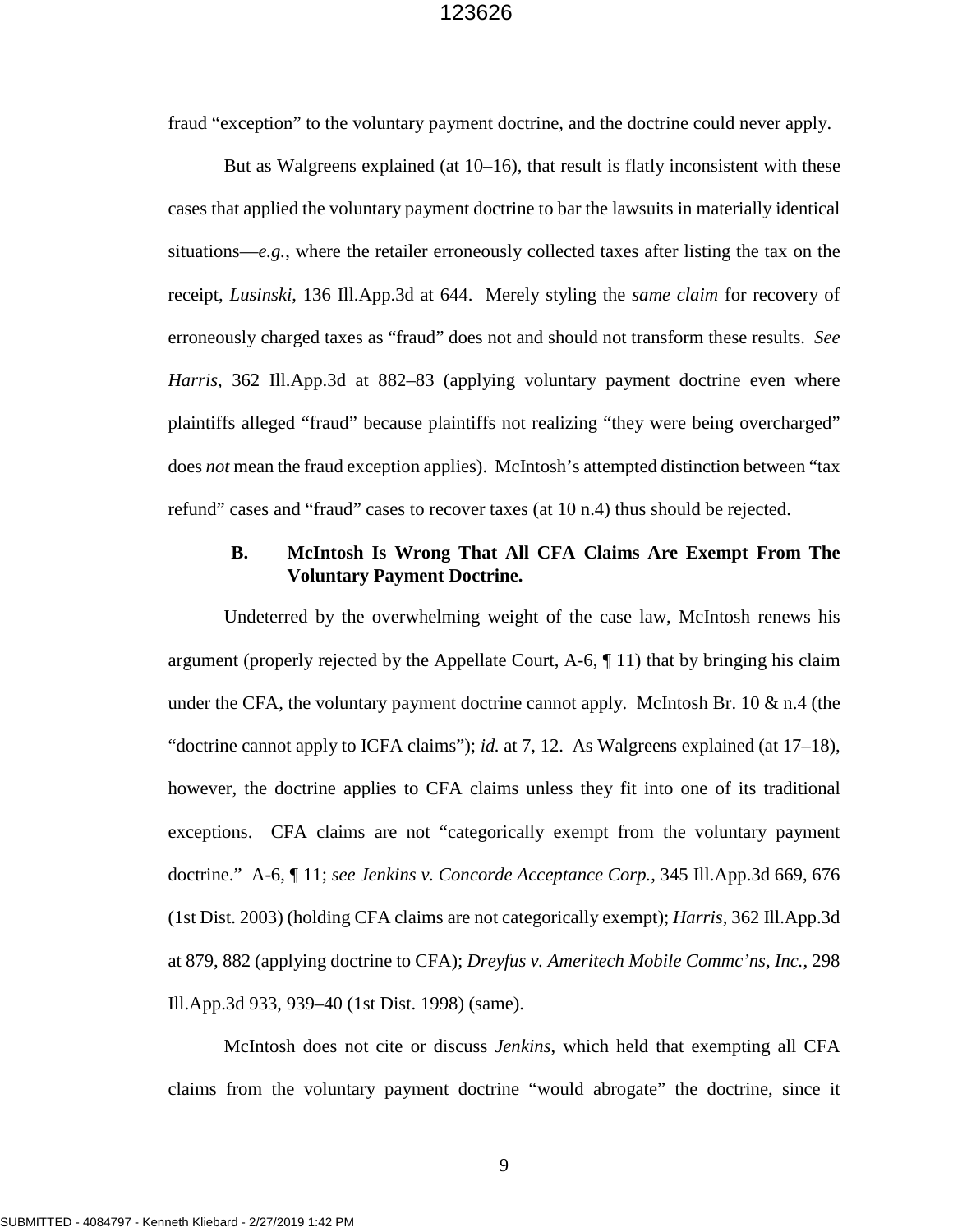"specifically applies to claims of illegality." 345 Ill.App.3d at 676. *Jenkins* already held plaintiffs cannot avoid the doctrine simply by bringing an erroneous tax claim under the CFA. *See id.* If it were otherwise, "a mere restatement of illegality" would be sufficient to avoid the consequences of a voluntary payment. *Id.* at 677. Instead, a plaintiff must sufficiently plead common-law fraud to fit into the doctrine's exception. *Id.*<sup>1</sup>

Indeed, McIntosh unwittingly makes this point (at 12) when he argues that even if Walgreens made an "innocent mistake," that would not "immunize it from an ICFA claim." Assuming this is true, it proves that conduct may violate the CFA without being fraudulent, and thus that some CFA claims are subject to the voluntary payment doctrine. Walgreens Br. 19, 22 n.2. As McIntosh later recognizes (at 18–22), he can only escape the doctrine if he qualifies for its fraud exception. But the only "fraudulent" conduct he can cite is Walgreen's accurate disclosure on the receipts about the collection of the bottled water tax—the very disclosure the voluntary payment doctrine is designed to encourage.

### **C. The Fraud Exception Only Applies Where The Complaint Sufficiently Pleads The Elements Of Fraud.**

A plaintiff cannot qualify for the fraud exception to the voluntary payment doctrine

<sup>&</sup>lt;sup>1</sup> McIntosh responds by citing two cases that suggest the doctrine may not apply to CFA claims: *Ramirez v. Smart Corp.*, 371 Ill.App.3d 797 (3d Dist. 2007), and *Nava v. Sears Roebuck & Co.*, 2013 IL App. (1st) 122063. But as Walgreens explained (at 16–17), neither case is controlling. *Nava* incorrectly assumed in one sentence that the doctrine never applies to CFA claims. *Id.* ¶ 24. But for support, *Nava* cited only *Ramirez*, whose statement the Appellate Court explained was "*obiter dictum*" that did not consider its implications on the voluntary payment doctrine. A-9, ¶¶ 15–16 (citing 371 Ill.App.3d at 805 n.2). These cases cannot stand for a categorical CFA exemption.

McIntosh also cites *Flournoy v. Ameritech*, 351 Ill.App.3d 583 (3d Dist. 2004), (at 6– 8), but that case does not help him. Walgreens *did not* distinguish *Flournoy* because "it involved a telephone calling fee, as opposed to a tax," as McIntosh claims (at 8 n.2). Instead, Walgreens explained (at 23–24) that the plaintiff in *Flournoy*, unlike McIntosh, alleged well-pleaded facts supporting all four elements of fraud. That the fraud exception applies in some cases does not mean it applies in every CFA case, let alone this one.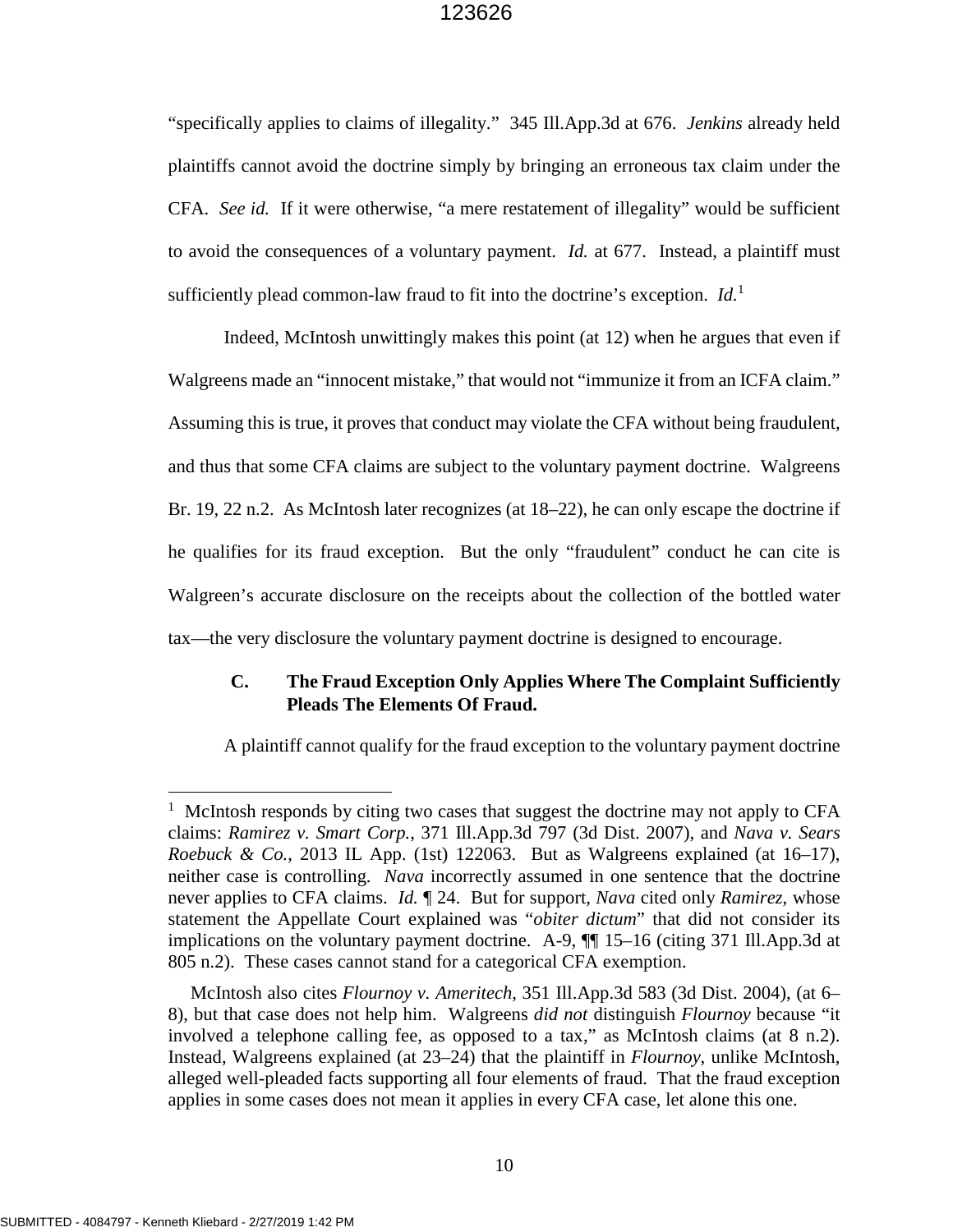merely by affixing the label "fraud" onto otherwise innocuous conduct. *See Harris*, 362 Ill.App.3d at 882. Yet McIntosh asserts repeatedly that because his Complaint labeled Walgreens' actions "fraud" and "deceptive conduct," the fraud exception automatically applies. *See* McIntosh Br. 5, 6, 9, 10 n.4, 11–12, 18–20, 21; *see also id.* at 12, 14, 21–22 (stating that because McIntosh alleged fraud, the Court must allow the case to reach the merits to determine whether there actually was any fraud here—what McIntosh describes as a "fact issue" that must "await discovery"<sup>2</sup>). If just using the word "fraud" is enough to invoke the exception, however, then tax cases with identical facts would come out differently depending solely on whether the complaint invokes the magic word "fraud."

Illinois law is not so easily manipulated. Instead, it requires McIntosh to have "sufficiently pleaded," *Harris*, 362 Ill.App.3d at 882, "facts that would demonstrate" the elements of common-law fraud to invoke the fraud exception, *Bartolotta*, 2016 WL 7104290, at \*8. Just like the plaintiffs in *Harris* and *Bartolotta*, McIntosh has not done so. *See* Walgreens Br. 18–25. As McIntosh admits, for a Section 2-619 motion like this one, the Court must accept only those facts in the plaintiff's complaint that are "well-pleaded." McIntosh Br. 5 (quoting *Pavlik v. Kornhaber*, 326 Ill.App.3d 731, 738 (1st Dist. 2001)); *see also Hermitage Corp. v. Contractors Adjustment Co.*, 166 Ill.2d 72, 85 (1995) ("When a defendant makes a motion to dismiss under section 2-619, all well-pleaded facts and reasonable inferences are accepted as true for the purpose of the motion."). The corollary to this rule is that "[c]onclusions of law" in the complaint "are *not* accepted as true."

<sup>&</sup>lt;sup>2</sup> McIntosh's claim that fraud is a matter for discovery in this case is also specious. If McIntosh's theory of fraud is accepted, a retailer's good faith, disclosure, and remittance all would be irrelevant to the ultimate question, so Walgreens *could not* prove after discovery that it did not commit fraud. Any erroneous tax-collection—according to McIntosh—is enough to conclusively establish retailer fraud.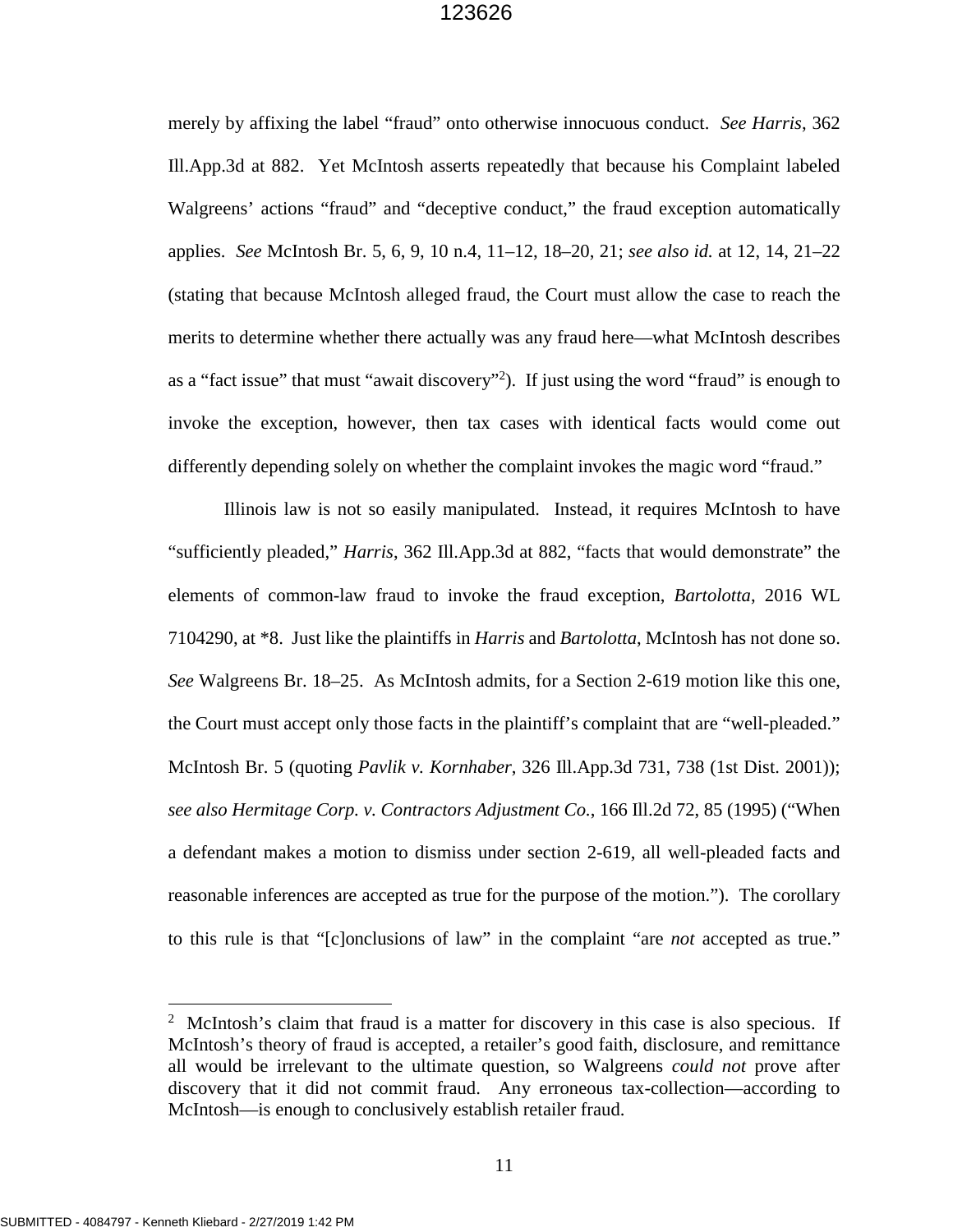*Hermitage*, 166 Ill.2d at 85 (emphasis added); *see* A-11, ¶ 19.

And in cases involving a question of fraud, the plaintiff must have alleged, "with particularity and specificity, facts from which fraud is the necessary or probable inference, including what misrepresentations were made, when they were made, [and] who made the misrepresentations." *See Connick v. Suzuki Motor Co.*, 174 Ill.2d 482, 496–97 (1996). The plaintiff must plead facts supporting each element of fraud: "(1) a false statement of material fact; (2) defendant's knowledge that the statement was false; (3) defendant's intent that the statement induce the plaintiff to act; (4) plaintiff's reliance upon the truth of the statement." *Id.* at 496. Yet conclusions of law or fact, such as general statements that the defendant had "knowledge" or "intent," should not be accepted "as true unless supported by *specific* factual allegations." A-5, ¶ 10. That is because Illinois is a "fact pleading" jurisdiction, *Connick*, 174 Ill.2d at 499, where courts ignore conclusions and ask if there are "sufficient allegations of fact." *Knox Coll. v. Celotex Corp.*, 88 Ill.2d 407, 426 (1981).

Thus, at this stage of the case, the Court *cannot* accept as true legal conclusions or allegations unsupported by well-pleaded facts. McIntosh does not dispute this standard, but he also fails to respond to Walgreens' argument that he did not sufficiently plead fraud's elements with specificity and particularity *for purposes of invoking the fraud exception*. As Walgreens explained (at 18–22, 22 n.2), McIntosh failed to plead facts supporting any of these elements, and the fraud exception thus does not apply.

First, the only *statement* by Walgreens in the Complaint is its disclosure on the receipt that it was charging a tax on McIntosh's purchase. R. C00006–07; A-34–35. That statement is *true*, not false. According to McIntosh, Walgreens charged the tax it listed on the receipts. *Id.* ¶ 23. Walgreens correctly disclosed it was charging a tax—as required to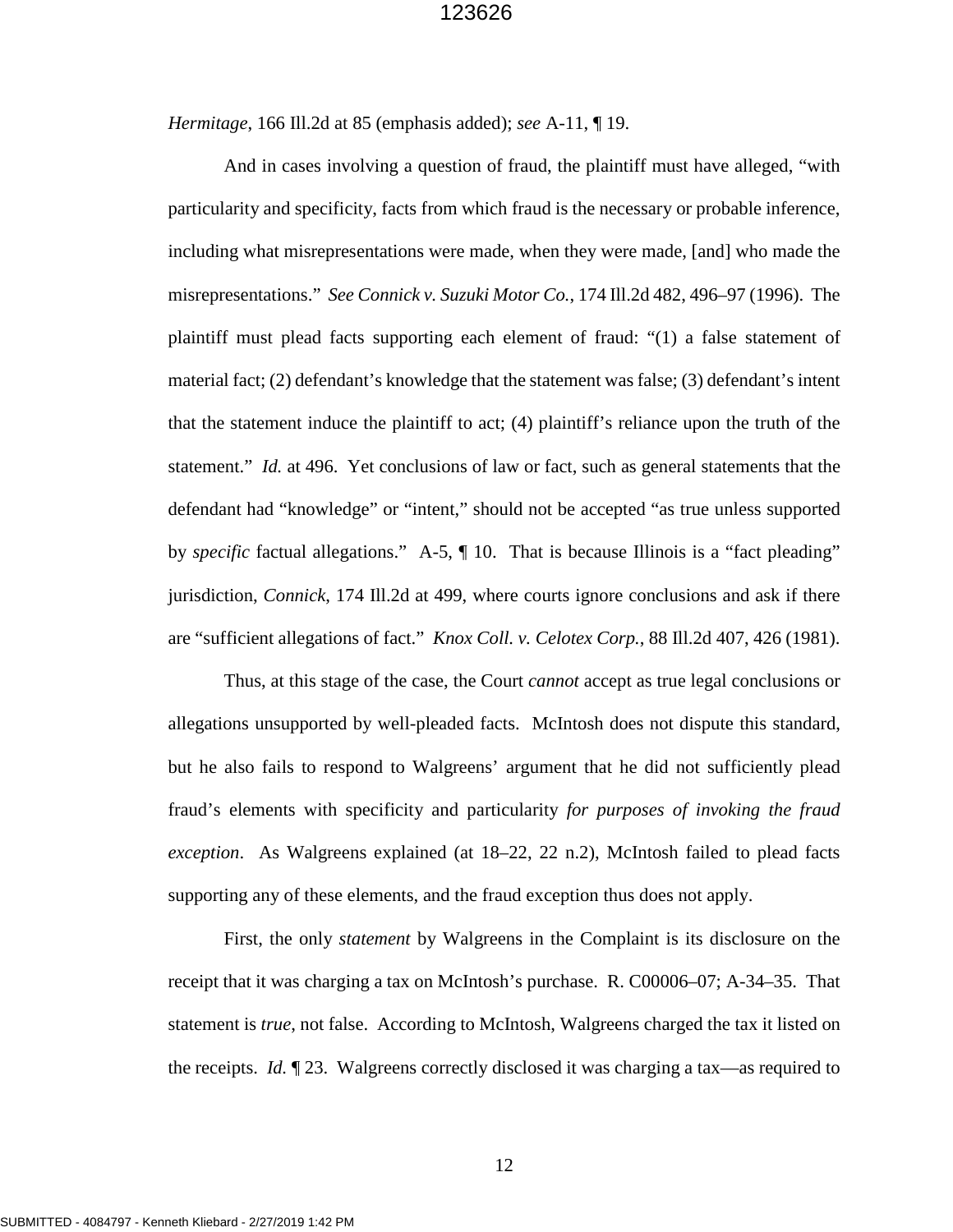invoke the voluntary payment doctrine. McIntosh argues, however, that the disclosure implicitly communicated to customers that the listed tax was required by law. McIntosh Br. 18, 21 (admitting he inferred Walgreens' representation that the tax "was due and could be lawfully collected" from Walgreens' conduct of charging the tax and *nothing else*). But that is not sufficient for fraud. McIntosh's claim (at 21) that consumers always may assume a tax was legally required based on the fact it was charged is contrary to the purpose of the voluntary payment doctrine. *See Yates*, 200 Ill. at 206–07; *Isberian*, 116 Ill.App.3d at 151.<sup>3</sup>

Second, McIntosh pleaded no facts that indicate Walgreens *knew* it could not charge the tax. Instead, he merely alleged: "Walgreens knowingly overcharged taxes." R. C00010, ¶ 34; A-38. That is a classic legal conclusion that need not be accepted. *See Adkins v. Sarah Bush Lincoln Health Ctr.*, 129 Ill.2d 497, 520 (1989) (rejecting "pleading of conclusions," like that the defendant "knowingly" acted). No other pleaded facts indicate Walgreens acted with knowledge that the bottled water tax was in fact not owed. The opposite is true; the fact that Walgreens stopped collecting the tax once it was alerted to the mistake, R. C00006, ¶ 18, and that Walgreens remitted the tax to the taxing authority or vendors, R. C00061–62, ¶¶ 3–4, indicates it did *not* act with knowledge that the bottled water tax was inapplicable to McIntosh's purchases. McIntosh's assertion that because he

 $3$  McIntosh's hypothetical (at 20–21) is beside the point precisely because that store deliberately added the price of items incorrectly and represented to the customer a total for the customer's goods that is plainly wrong. That situation involves a *false statement* unlike here, where Walgreens accurately listed the tax being charged. Walgreens did *not* "represent[] it [could] lawfully charge and collect the Bottled Water Tax." *Id.* 

And this hypothetical also reveals McIntosh's misunderstanding of a key aspect of the voluntary payment doctrine—namely, the difference between mistakes of fact and mistakes of law. In the hypothetical, there is an erroneous factual statement about the total of all the charges, which may have led the customer to a mistake of fact (an exception to the doctrine). The actual case, however, involves not a mistake of fact, but McIntosh's ignorance of the law. The doctrine applies in such cases. *See Yates*, 200 Ill. at 206–07.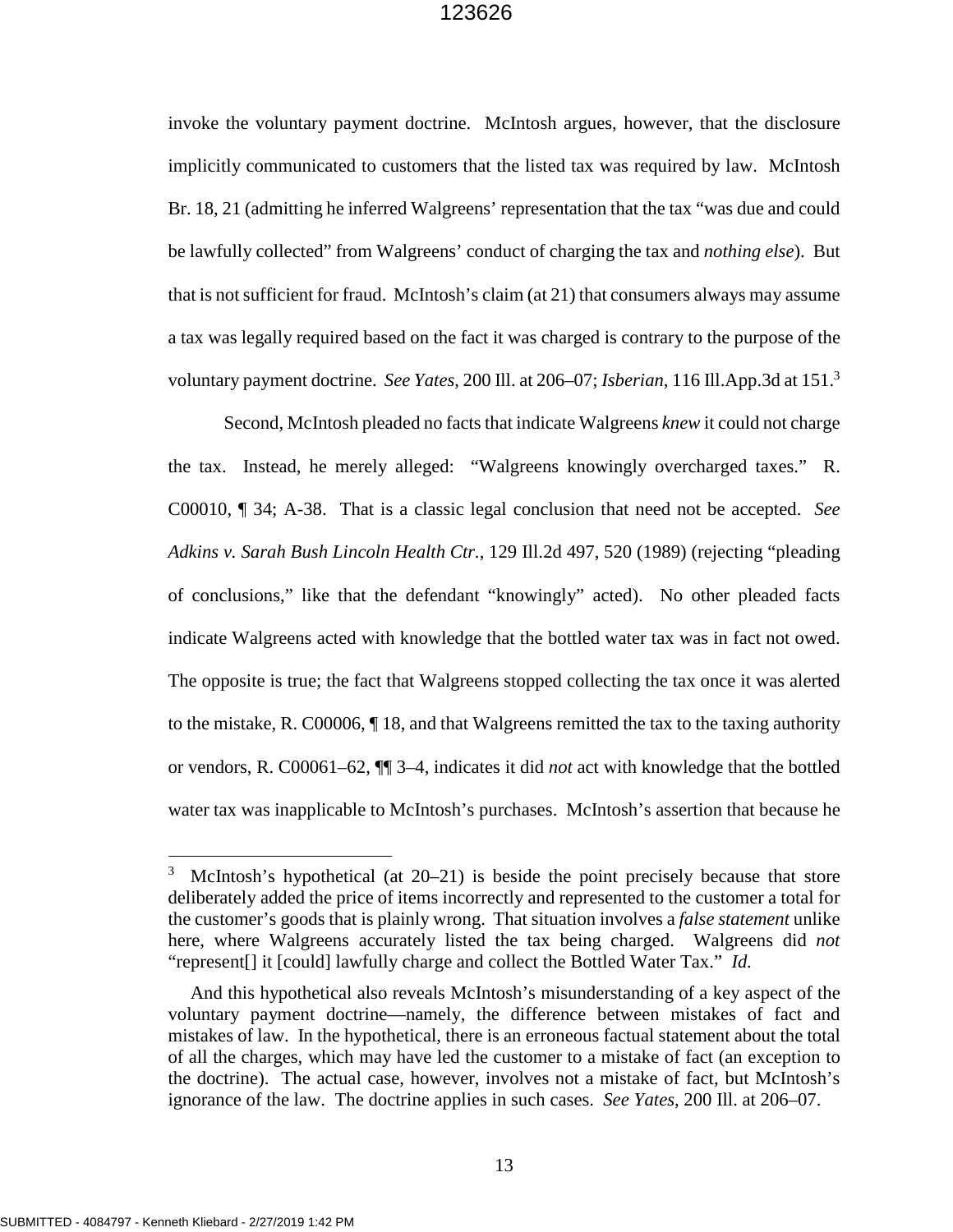did not use the word "mistake" in his Complaint, but instead alleged "knowing" fraud, the Court must take him at his word, McIntosh Br. 11–12, ignores the well-pleaded facts rule.

Third, McIntosh pleaded no facts indicating Walgreens intended (somehow) for customers to purchase more products by charging an erroneous tax. Again, McIntosh simply stated his conclusion that Walgreens had that intent. R. C00010, ¶ 37; A-38. In fact, McIntosh included *nothing* in his Complaint to indicate Walgreens' intent besides the fact of the charge. McIntosh Br. 21–22 ("what more is there to say?"). But "an actionable wrong cannot be made out merely by characterizing acts as having been wrongfully done." *Adkins*, 129 Ill.2d at 520. McIntosh never alleged any facts to support his claim of intent *e.g.*, that Walgreens had been warned about the error or that customers had complained. Nor did he allege that Walgreens kept any of the money it obtained from the charges. *See Bartolotta*, 2016 WL 7104290, at \*9 (it would make "no sense for the Store to charge a higher rate" with no allegation that it "was illegally retaining the collected taxes").<sup>4</sup>

 $4$  McIntosh disputes (at 22) that it would be illogical for Walgreens intentionally to assess an incorrect tax when Walgreens had no economic incentive to do so, because a tax would not necessarily be reflected on the list price. Putting aside that *Bartolotta* rejected this argument, McIntosh misses the point. He fails to explain what benefit Walgreens would obtain from intentionally charging taxes it then remitted (at a cost to itself). Walgreens asked the question (at 22, 24), but McIntosh has not answered. And McIntosh's argument (at 13–15) that Walgreens' remitting the taxes "is irrelevant" also misses the mark:

*First*, he misleadingly states that all cases involving remitting taxes apply the Use Tax Act, but *Adams*, 63 Ill.2d at 343–44, *Hagerty*, 59 Ill.2d at 60, and *Lusinski*, to name a few examples, all applied the *voluntary payment doctrine*, not a statute, to bar claims to recover taxes that were "remitted to the State." 136 Ill.App.3d at 643.

*Second*, McIntosh challenges the veracity of Walgreens' affidavit, which, under penalty of perjury, states that all relevant taxes were remitted to the City or vendors. McIntosh surmises that this policy is "odd" (at 13 n.6), but McIntosh never challenged the affidavit in the Circuit Court, R. C00070–75, and therefore waived any argument regarding its substance. *See* R. C00097; *Robinson v. Toyota Motor Credit*, 201 Ill.2d 403, 413 (2002). And McIntosh impermissibly tries to flip the pleading burden. It was *McIntosh's burden*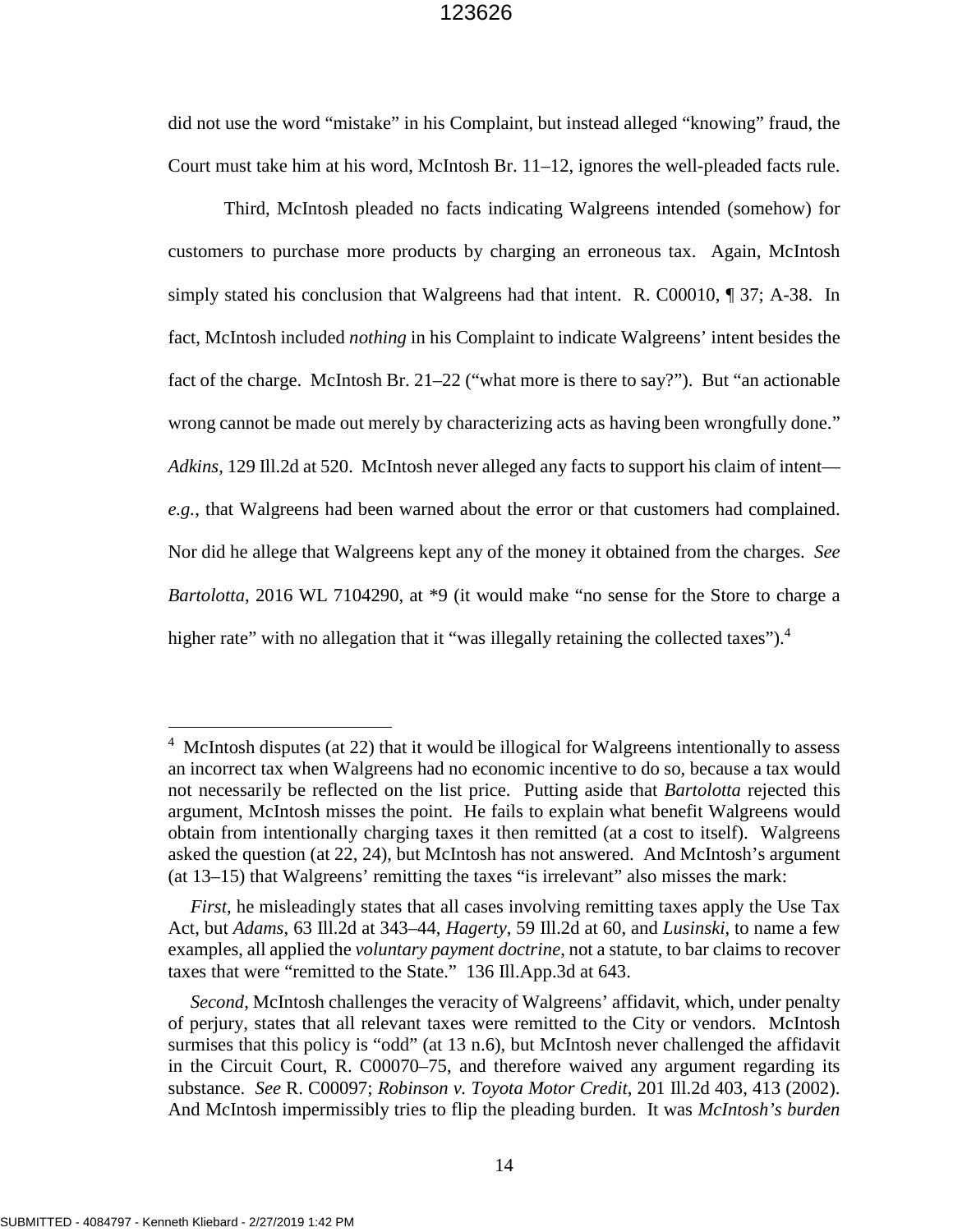Fourth, McIntosh's Complaint does not allege that he reasonably *relied* on Walgreens' charging the five-cent tax to buy beverages from Walgreens. On the contrary, McIntosh alleged that he was *unaware* of the tax. R. C00007, ¶¶ 22–25. Nor is McIntosh's argument (at 18–19) that consumers always may rely on retailers for the legal applicability of taxes consistent with this Court's cases. Walgreens Br. 20, 26–28. McIntosh's citationfree view of what the law *should be* cannot trump what the law *is*, and has been for decades—the voluntary payment doctrine charges consumers with knowledge of the law.

Instead of explaining how his Complaint pleaded facts supporting the elements of fraud, however, McIntosh resorts to a specious waiver argument. McIntosh Br. 15–18 (citing several inapplicable waiver cases). McIntosh claims Walgreens waived "any pleading challenges to Plaintiff's fraud allegations," *id.* at 15, but McIntosh misunderstands the import of Walgreens' pleading arguments. He thinks that Walgreens' challenge to McIntosh's pleadings had to be made as a motion to dismiss under Section 2-615. Not so. As explained above, in order to escape application of the voluntary payment doctrine, *McIntosh* had to plead facts specifically supporting the elements of *common-law fraud*. So, Walgreens' argument (at 19–22) that McIntosh's pleading cannot support CFA deception, let alone common-law fraud, provides further support for Walgreens' argument all along (accepted by the Circuit Court) that the voluntary payment doctrine bars this case. Accepting only McIntosh's *well-pleaded facts* as true, the fraud exception does not apply.<sup>5</sup>

to allege Walgreens kept money to indicate intent. *Freund*, 114 Ill.2d at 79; *Bartolotta*, 2016 WL 7104290, at \*8. He did not, and could not, so allege. R. C00061–62, ¶¶ 5–6.

*Third*, McIntosh claims this question goes to the merits, but that ignores the case law barring cases to recover taxes that were disclosed to the customer and remitted. McIntosh's bare-bones Complaint cannot be saved by calling fraud's elements (at 22) "fact issue[s]."

 $5$  Though McIntosh admits (at 5) only well-pleaded facts are considered, he also claims later (at 16) that a 2-619 motion admits the legal sufficiency of *all claims*. But as this Court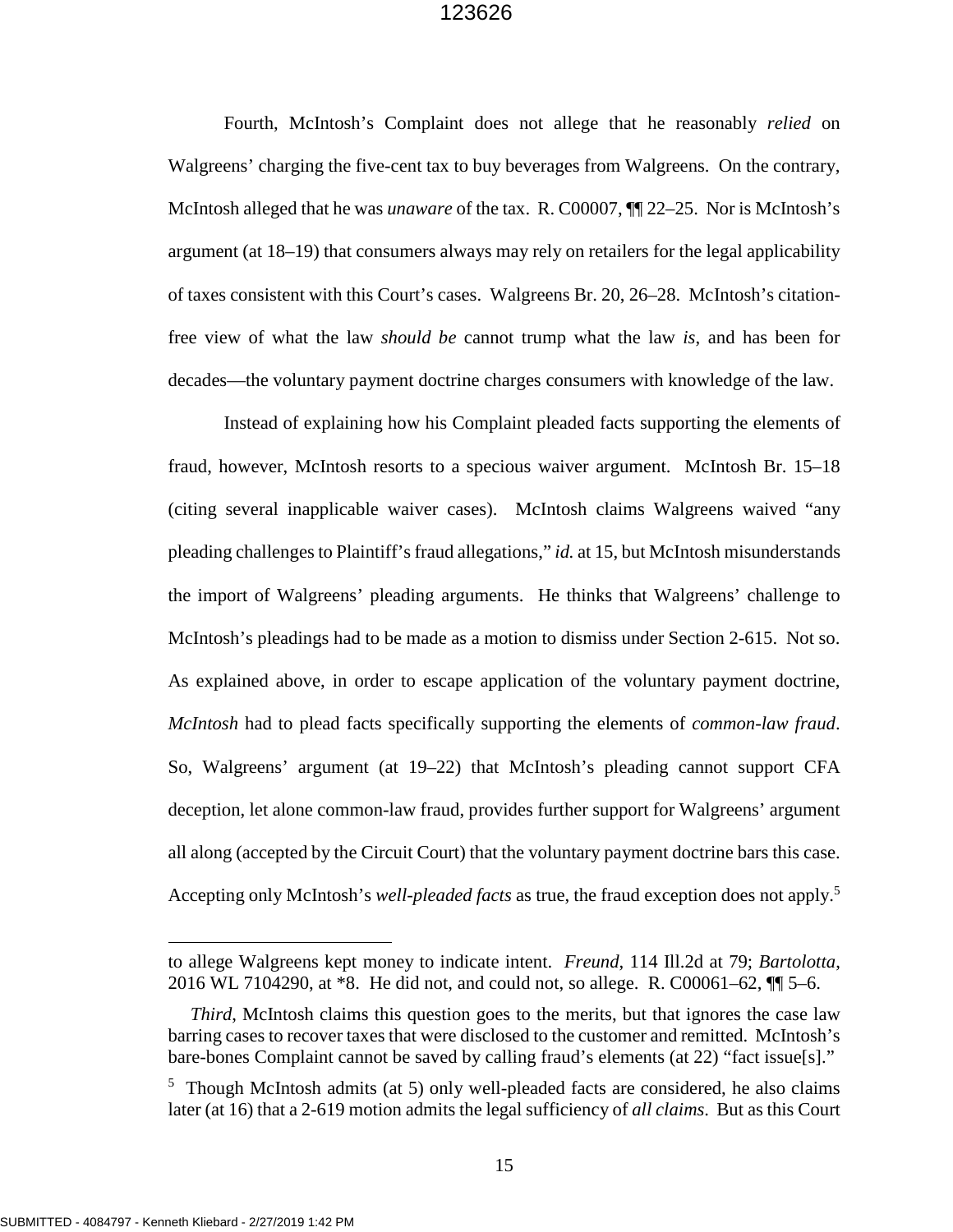There is nothing new about this argument. Indeed, in Walgreens' motion, it argued that the voluntary payment doctrine applies to McIntosh's claim, which "improperly attempt[ed] to plead" a CFA claim without alleging misrepresentation, because Walgreens disclosed and remitted the tax. *See* R. C00043–44. Then, in opposition, McIntosh argued that the doctrine does not apply because his Complaint qualifies for the fraud exception. *See* R. C00070–71, C00073–74. Then, in response to McIntosh's argument on the fraud exception, Walgreens argued *to the Circuit Court* that the exception does not apply because attaching the label of deception to a claim regarding a tax charge is not enough to get out of the voluntary payment doctrine. *See* R. C00097. This is exactly how Section 2-619 motions typically play out—the defendant raises an affirmative matter barring the claim, the plaintiff attempts to demonstrate the defense is unsound, and the defendant may rebut the plaintiff's argument. *See Epstein v. Chi. Bd. of Educ.*, 178 Ill.2d 370, 383 (1997).

It is unclear what more Walgreens should have done to highlight the insufficiency of McIntosh's Complaint to invoke the fraud exception; Walgreens responded to the fraud argument when McIntosh raised it. McIntosh's cases discussing arguments raised for the first time on reply (at 17 n.7) involve arguments that logically should have been raised in the opening, and thus are inapplicable.<sup>6</sup> Walgreens, on the other hand, has continued to make the same argument throughout: the voluntary payment doctrine bars this claim.

has explained, the motion in fact only admits "well-pleaded facts," and "does not admit conclusions of law and conclusory factual allegations unsupported by allegations of specific facts." *Better Gov't Ass'n v. Ill. High Sch. Ass'n*, 2017 IL 121124, ¶ 21.

<sup>&</sup>lt;sup>6</sup> Walgreens' opening motion *did* raise concerns about the sufficiency of McIntosh's "plead[ings]." R. C00043–44. In all events, McIntosh's insistence (at 18) that the Circuit Court could have allowed him to amend his pleadings if presented with this argument is belied by the fact that *the Circuit Court was presented with this argument*. Indeed, McIntosh filed a *surreply* on the fraud exception, yet never asked to amend. R. C00109.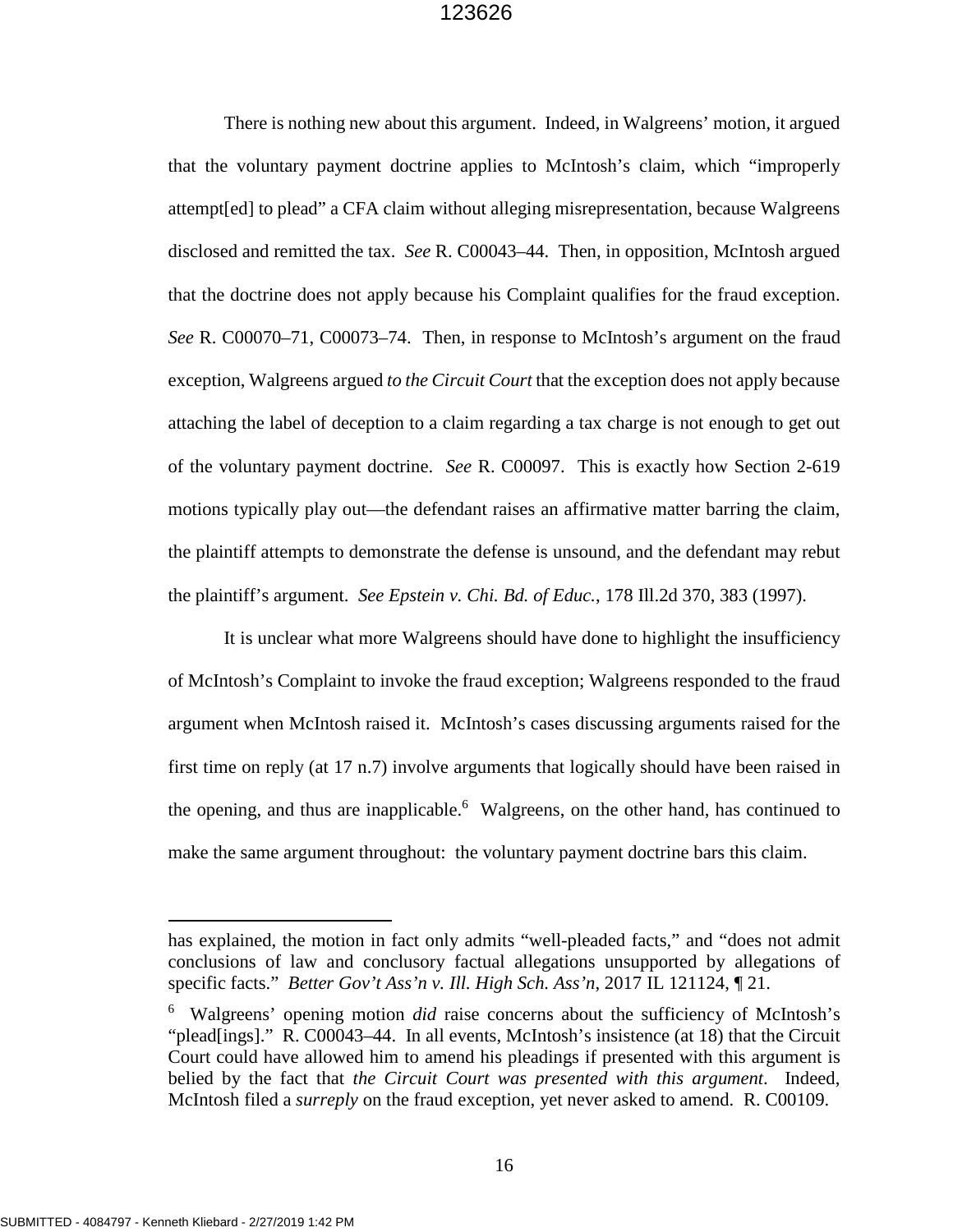And even if, *arguendo*, Walgreens' appeal raised a new, unrelated ground to affirm the Circuit Court's dismissal of this case, that argument would still be permitted—as the Appellate Court recognized. A-10–11, ¶ 18 (citing *BMO Harris Bank N.A. v. LaRosa*, 2017 IL App (1st) 161159, ¶ 16). That is because an appellee may raise any argument based on the record to defend the trial court's decision. *See Galena Park Home v. Krughoff*, 183 Ill.App.3d 206, 208 (1989) (rejecting waiver argument because "appellee is entitled to sustain a judgment by any argument ..., even if that argument was not raised at trial"); *People v. Pinkonsly*, 207 Ill.2d 555, 563 (2003) (same); *People v. Coyne*, 2014 IL App (1st) 123105, ¶ 20 (same). Indeed, all of McIntosh's waiver cases (at 15–16) involved *appellants* attempting to raise new arguments to "revers[e] the order appealed from." *See, e.g.*, *Church Yard Commons Ltd. v. Podmajersky, Inc.*, 2017 IL App (1st) 161152, ¶ 33. Walgreens, as appellee below, did not waive any argument to affirm the Circuit Court.

In all events, the lack of well-pleaded facts of fraud's elements means that the voluntary payment doctrine applies to this case—exactly what Walgreens has argued from the beginning. This Court may affirm the Circuit Court (after reversing the Appellate Court) for that reason, or any other reason supported by the record.

#### **II. McIntosh's Position Undermines Essential Public Policies.**

As explained, McIntosh argues that because Walgreens charged him an erroneous tax, Walgreens must have committed fraud. Thus, affirming the Appellate Court's holding would include in the "fraud" exception "all good faith but mistaken collection of taxes." Walgreens Br. 2. But as Walgreens explained in its opening brief (at 28–35) and *Amici Curiae* representing Illinois taxpayers, retail merchants, and local businesses explained in their brief (at 5–19), that result will have serious public policy harms.

McIntosh shrugs off those harms by calling them a "parade of horribles" (at 22)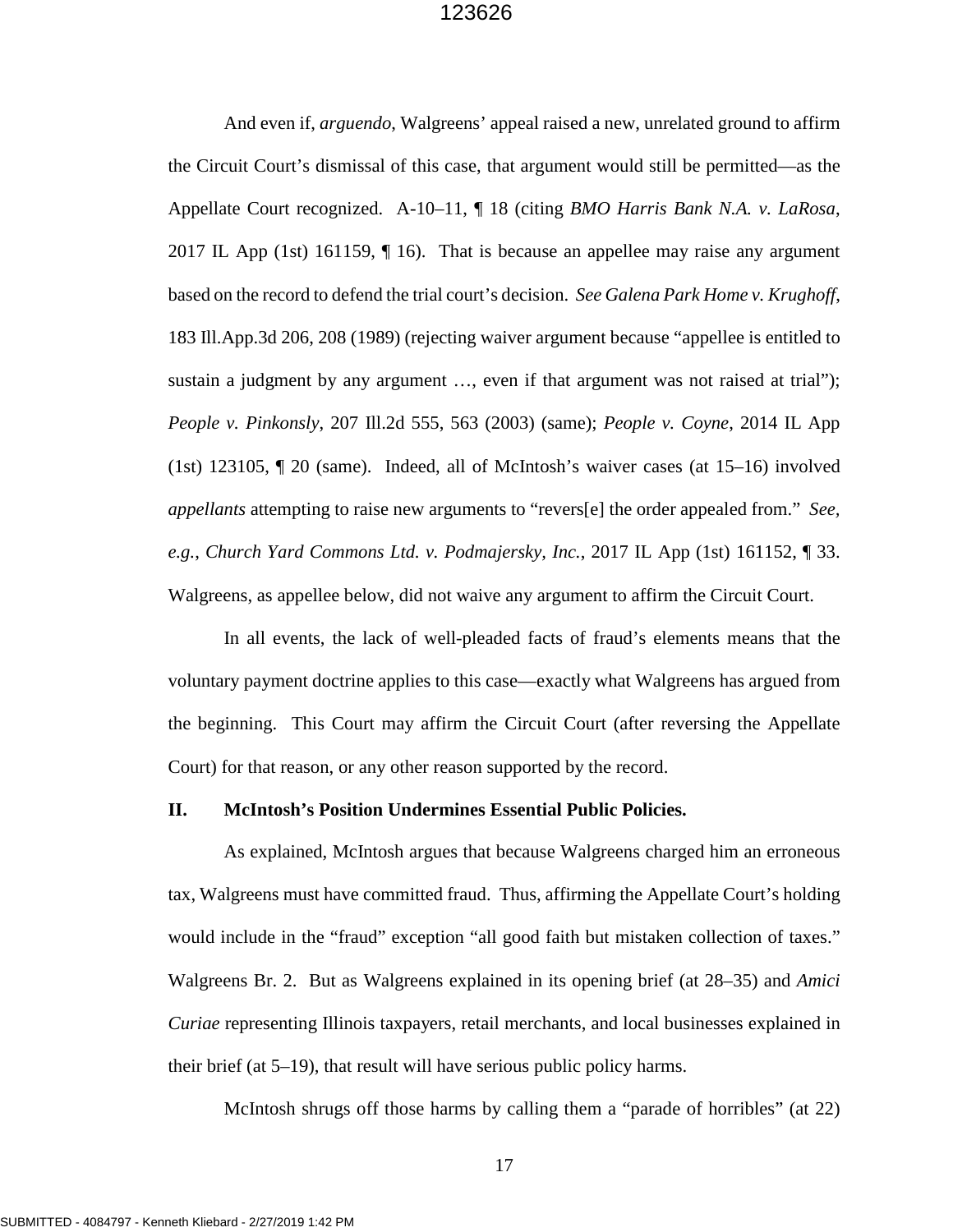even though Walgreens and *Amici* discuss the very legal rule for which McIntosh advocates (at 21)—creating *per se* liability for retailers whenever they collect taxes from consumers.

McIntosh denies (at 22) that he is arguing for "*per se* liability for retailers over incorrect tax collection," asserting instead that his view of the fraud exception is "narrow." But as confirmed on the *preceding page* of his brief, McIntosh argues the voluntary payment doctrine never applies when a retailer has erroneously charged taxes and a plaintiff uses the word "fraud or deceit" in the complaint. McIntosh Br. 21–22. McIntosh would require no well-pleaded facts supporting fraud, *id.*, and no other distinction between tax refund cases (where the doctrine applies) and tax "fraud" cases (where he says the doctrine does not apply). His definition of "fraud" as including any erroneous collection of taxes is the very definition of a *per se* exception. *See* Walgreens Br. 2, 9, 24–25, 32.

As Walgreens explained (at 29–32), this rule threatens the appropriate taxing authorities' administration of taxes by interposing regulation by class action, and (at 32– 35) it threatens efficient tax collection in part by encouraging retailers to under-collect ambiguous taxes. Before accepting McIntosh's argument to overturn well-settled application of the voluntary payment doctrine to tax-collection cases, this Court should consider the consequences of its rule to all retailers in frequently recurring cases.

First, McIntosh's argument (at 23) that no one claims the bottled water tax is ambiguous, and thus it is distinct from the soda tax discussed by Walgreens and *Amici*, misses the point. Under his logic, it is irrelevant whether a given tax is ambiguous; that the tax was collected and the plaintiff labeled it fraud are sufficient. Yet McIntosh ignores how his rule will apply to cases where the statute *is* ambiguous, or where a retailer *does* make a good-faith legal mistake—serious concerns for the retailer community in the state.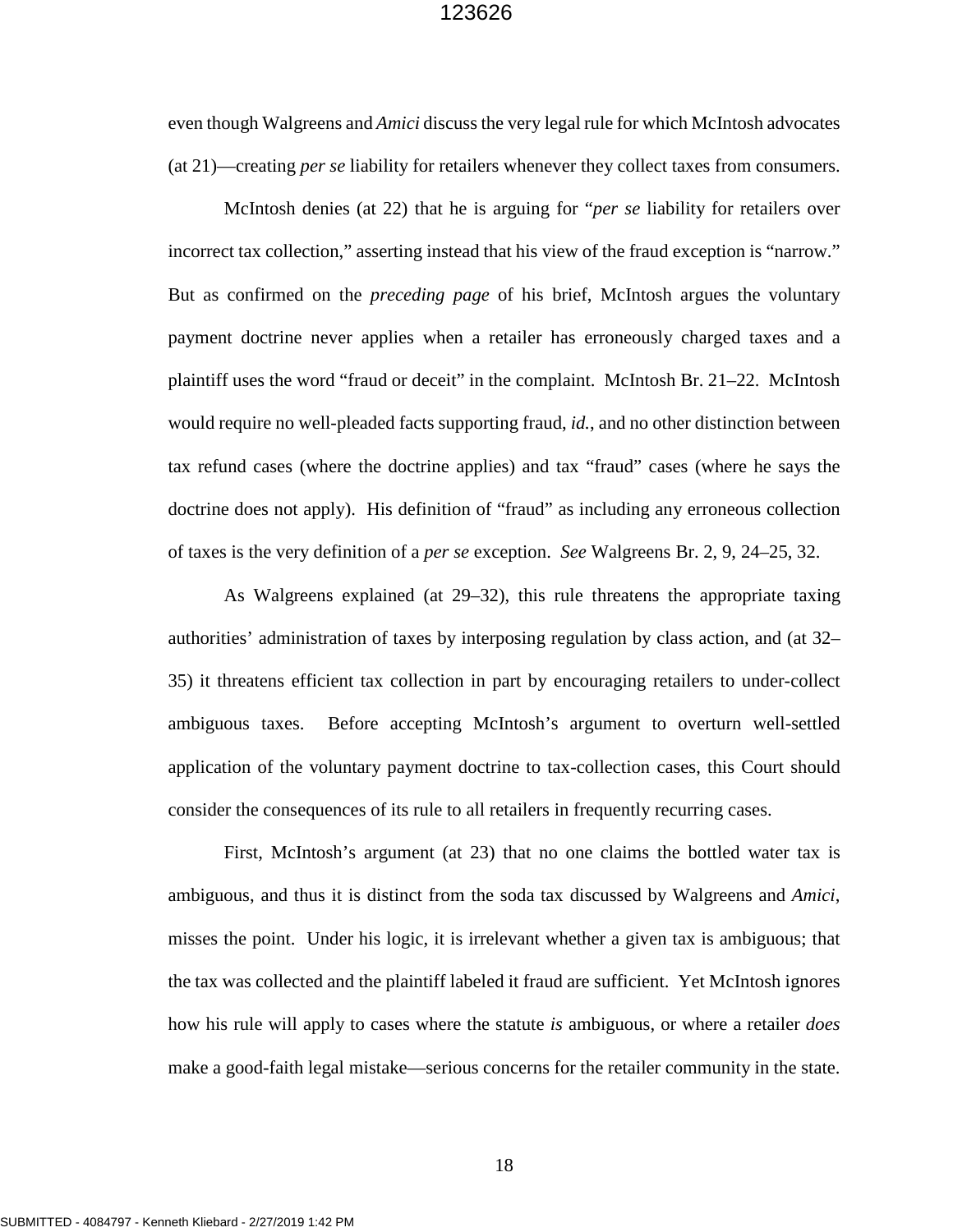*Amici* Br. 5–9. McIntosh's argument would not only lower the burden on consumers to know the taxes that they owe; it would drastically increase liability for retailers, *see id.* at 12–16, and interfere with taxing authorities as they do their jobs, Walgreens Br. 29–30.<sup>7</sup>

Second, McIntosh is wrong (at 23–24) that his rule will have no effect on efficient tax collection. Again, McIntosh ignores all future cases by stating Walgreens' efficient tax collection argument "assumes that Walgreens made a legal mistake." McIntosh Br. 23. Not so. It assumes (rightly) that retailers in Illinois sometimes will make legal mistakes in collecting taxes—as confirmed by *Amici* (at 5–6, 8) and Walgreens (at 33 & n.4). Walgreens and *Amici* explained how the *rule* McIntosh endorses would cause harm when applied to every retailer transaction in the state.

Walgreens' argument on efficient tax collection was that *per se* liability under the CFA for erroneous tax collection may lead to under-collection in some cases. Of course, that argument is *nothing* like excusing a "bank robber[y] … because the [robbers] gave the stolen money to charity." McIntosh Br. 24. That analogy is not a "modest exaggeration." *Id.* It is a perfect example of a case where the voluntary payment doctrine does *not* apply, because a payment made to an armed robber is (obviously) not a voluntary payment.

Third, McIntosh claims (at 24) that applying the voluntary payment doctrine here

 $7$  The claim that the statute here is not ambiguous is neither correct nor relevant for other reasons, too. As *Amici* explained (at 7), the state's "soft drinks" tax definition has changed and is potentially confusing, and Chicago's bottled water tax cross-references that definition. Walgreens Br. 6–7. And McIntosh's assertion (at 23–24) that the bottled water tax "always has been clear" does not have the import he assumes. *First*, it's irrelevant to the merits since the voluntary payment doctrine only applies to illegal charges. *Second*, if the bottled water tax were clear, then McIntosh should have known that he did not owe the tax, and should have protested when charged. *See Isberian*, 116 Ill.App.3d at 151. *Finally*, any argument that because Walgreens did not bring a facial ambiguity claim against the statute it cannot have mistakenly believed it was charging the correct amount (at 14–15) is wrong. Retailers may make mistakes for any number of reasons. *See Amici* Br. 3–4.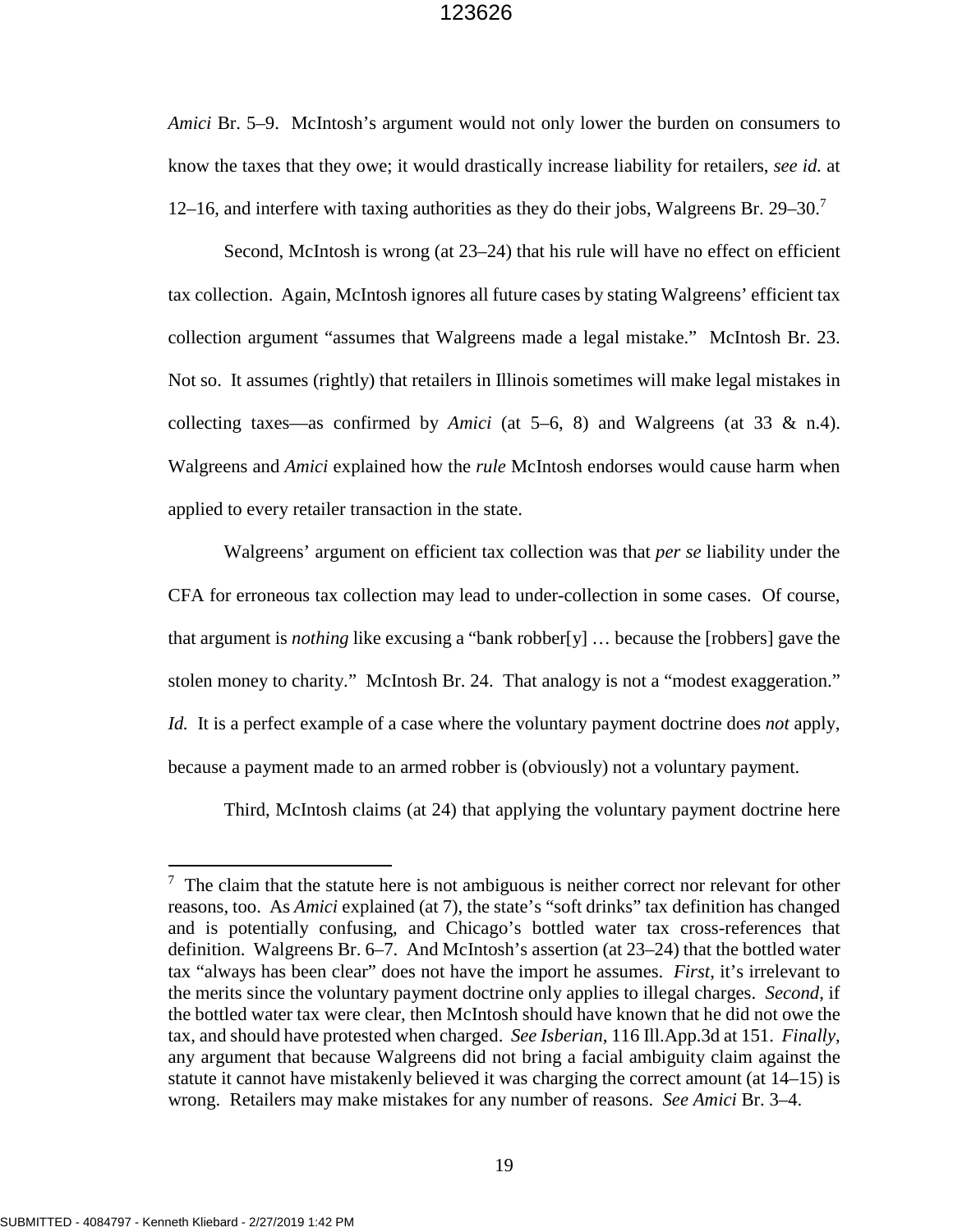would "immunize[]" retailers like Walgreens from liability for improperly collected taxes. But this argument ignores the existence of governmental taxing authorities that oversee retailer tax collection, despite Walgreens discussing those authorities (at 3–6, 29–32). As Walgreens argued and McIntosh fails to rebut, the voluntary payment doctrine is designed to preserve regulation of tax collection for these taxing authorities in the run-of-the-mill case that does not involve well-pleaded fraud allegations. It is the role of those agencies that has led other states to hold what this Court should: mistaken tax collection (and any refunds owed to customers) should be addressed by taxing authorities, not class action lawsuits. McIntosh never attempts to distinguish the reasoning of these cases, merely noting (at 24 n.11) that they are from other states. But this Court should consider the same consequences of curtailing the voluntary payment doctrine as those courts did—focusing as they do on the proper balance of tax enforcement between agencies and the courts.

Finally, McIntosh reveals his view (at 24–25) that public policy favors eradicating the voluntary payment doctrine. But it does *not* "frustrate[] the purpose of the consumer fraud statutes." *Id.* The purpose of the CFA is to protect consumers from "fraud … and other unfair and deceptive business practices." *Cripe v. Leiter*, 184 Ill.2d 185, 191 (1998). The voluntary payment doctrine protects retailers from class actions by those who *voluntarily* payed taxes with no objection, and who cannot sufficiently plead common-law fraud. Requiring such a pleading (in addition to an erroneous tax collection) does not frustrate the CFA; it supports it, preserving its enforcement provisions for actual fraud.

#### **III. Conclusion**

For these reasons, Walgreens requests that this Court reverse the Appellate Court and affirm the Circuit Court's dismissal of this claim under the voluntary payment doctrine.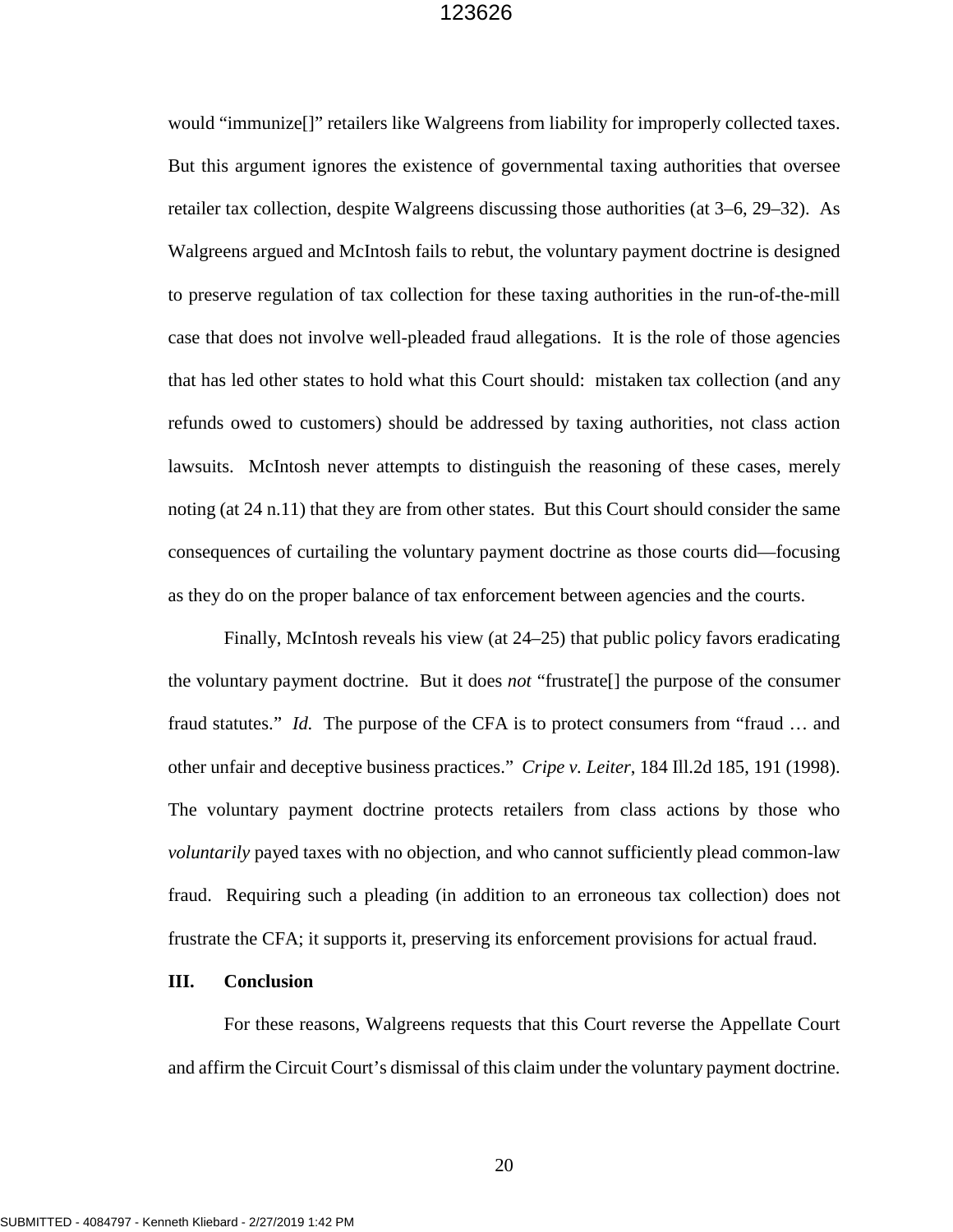Dated: February 27, 2019 Respectfully submitted,

By:

Kenneth M. Kliebard (ARDC #6201479) Gregory T. Fouts (ARDC #6282888) Kristal D. Petrovich (ARDC #6321292) **MORGAN, LEWIS & BOCKIUS LLP**  77 West Wacker Drive Chicago, Illinois 60601-5094 312-324-1000 (telephone) 312-324-1001 (facsimile) kenneth.kliebard@morganlewis.com gregory.fouts@morganlewis.com kristal.petrovich@morganlewis.com

David B. Salmons (*not admitted in IL*) James D. Nelson (*not admitted in IL*) **MORGAN, LEWIS & BOCKIUS LLP**  1111 Pennsylvania Ave, NW Washington, DC 20004 202-739-3000 (telephone) 202-739-3001 (facsimile) david.salmons@morganlewis.com james.nelson@morganlewis.com

*Counsel for Defendant, Walgreens Boots Alliance, Inc.*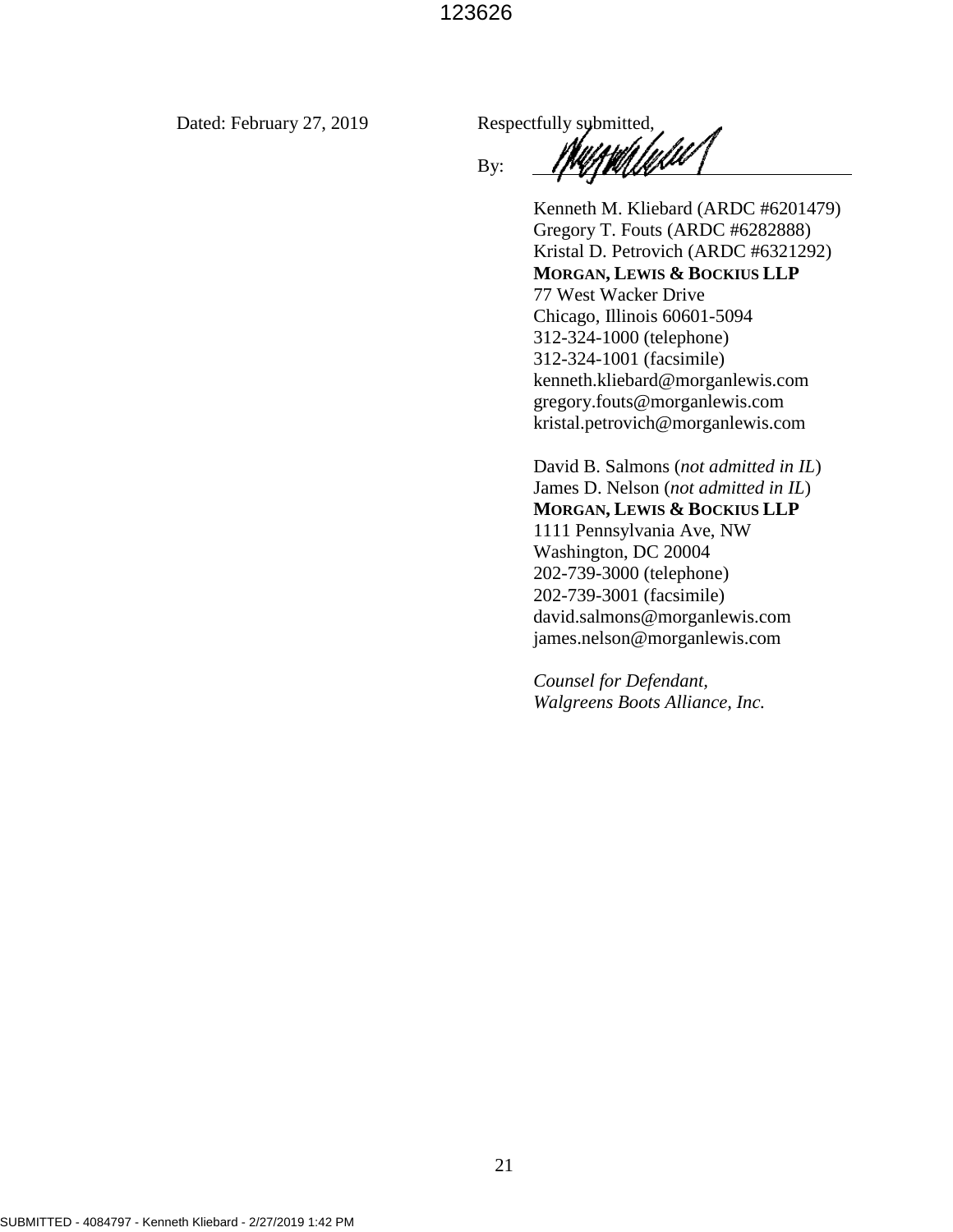#### **CERTIFICATE OF COMPLIANCE**

I certify that this brief conforms to the requirements of Rules 341(a) and (b). The length of this brief, excluding the pages or words contained in the Rule 341(d) cover, the Rule 341(h)(1) statement of points and authorities, the Rule 341(c) certificate of compliance, the certificate of service, and those matters to be appended to the brief under Rule 342(a), is 20 pages.

<u>Murradulu</u>  $By:$ 

Kenneth M. Kliebard (ARDC #6201479)

*Counsel for Defendant, Walgreens Boots Alliance, Inc.*

Dated: February 27, 2019